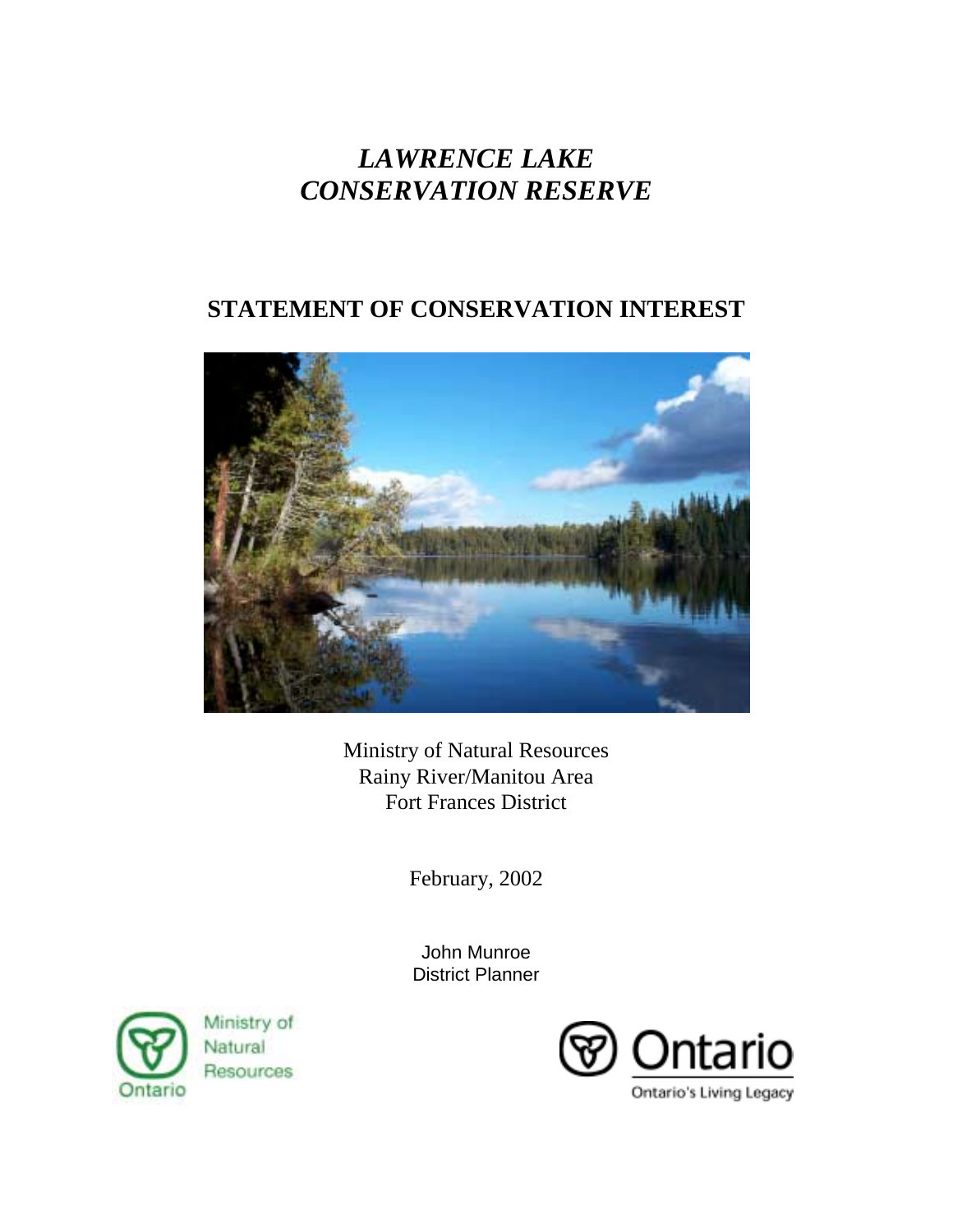# **CONTENTS**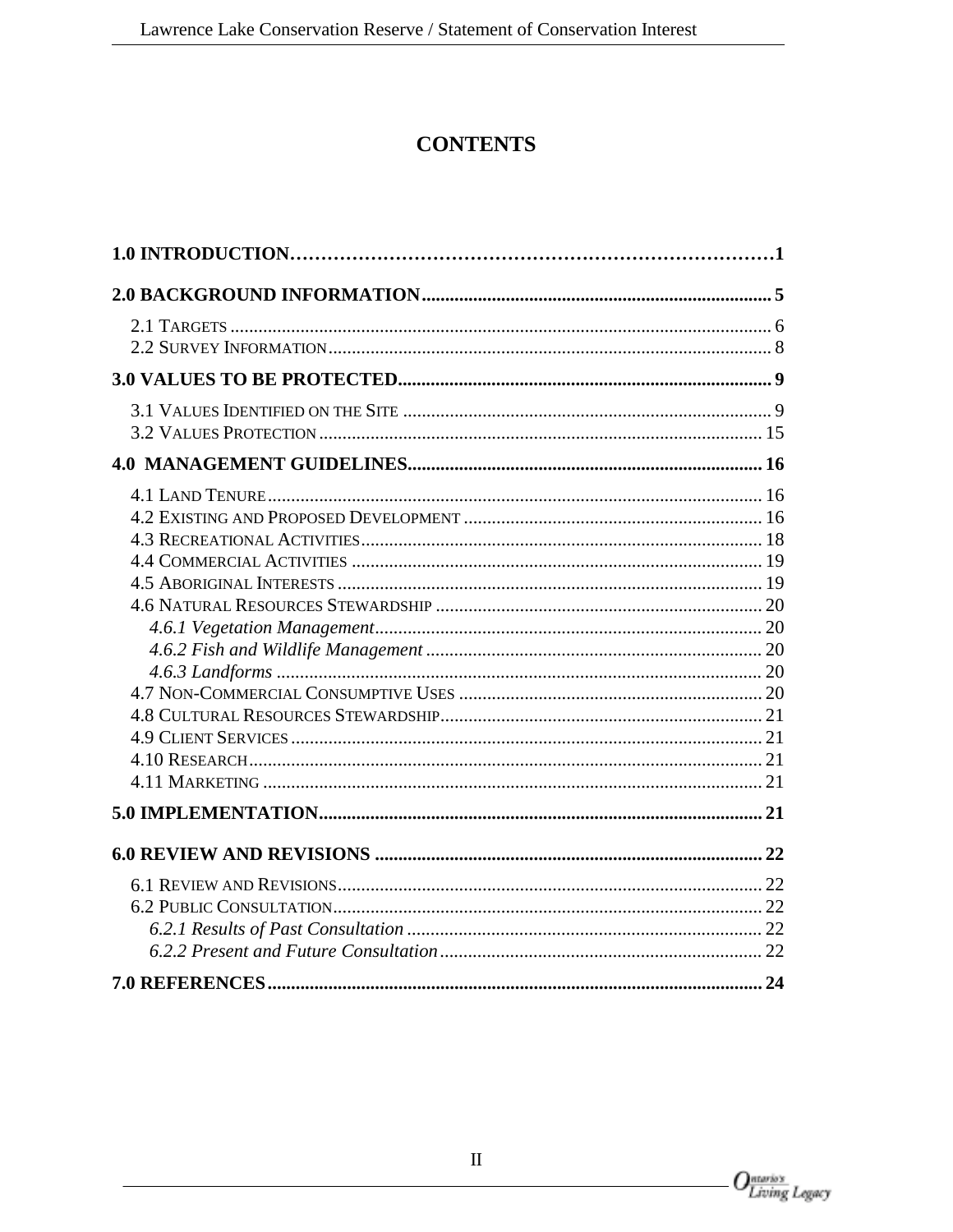#### **TABLES**

| Table            |                                                             | Page   |
|------------------|-------------------------------------------------------------|--------|
| 1.               | <b>Background Information</b>                               | 5      |
| 2.               | Summary of Social, Economic and Environmental opportunities | 6      |
| 3.               | Level of survey performed                                   | 9      |
| $\mathbf{4}$ .   | Values Identified in the Conservation Reserve               | 9      |
| A1.              | <b>Permitted Uses</b>                                       | App. A |
| D <sub>1</sub> . | Forest Resource Inventory (FRI) - Forest Stands             | App. D |

#### **FIGURES**

| Figure |                                                            | Page |
|--------|------------------------------------------------------------|------|
| 1.     | <b>Location of Lawrence Lake Conservation Reserve</b>      |      |
| 2.     | Rock scarp on the south side of Gibraltar Narrows, between |      |
|        | Lawrence and "Back Lawrence" Lakes.                        |      |
| 3.     | Frypan Portage looking west into NE Lake                   |      |
| 4.     | Log portage structure on portage at Gibraltar Narrows.     |      |

#### **APPENDICES**

| <b>Permitted Uses List</b><br>A. |  |
|----------------------------------|--|
|----------------------------------|--|

- **B.** Reconnaissance Survey Checksheets
- **C.** Maps
- **D.** Forest Inventory Stand Listing
- **E.** Lawrence Lake Conservation Reserve (C2409) Factsheet
- **F.** Photographs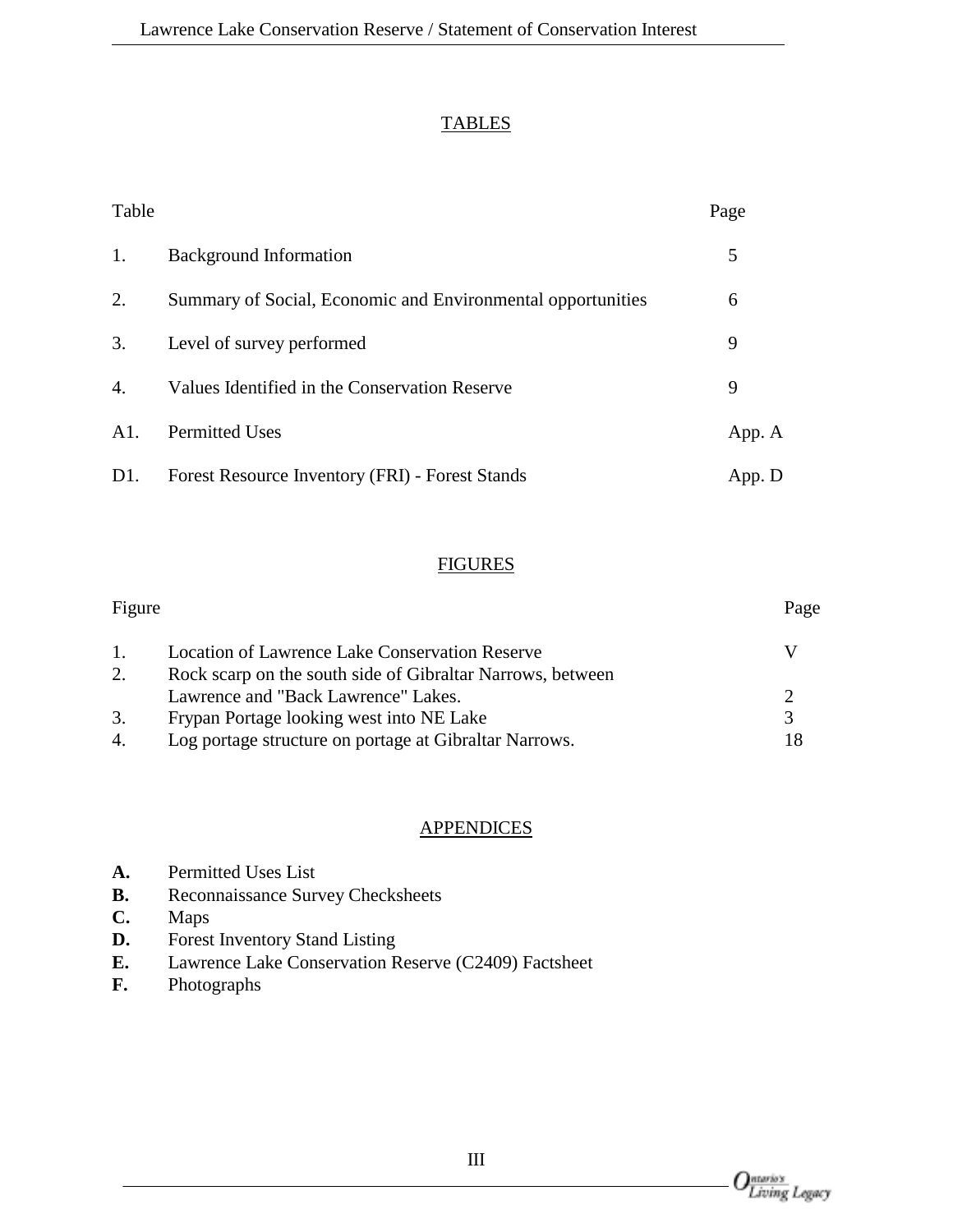#### **MAPS**

# (Appendix C)

- Map 1 Lawrence Lake Conservation Reserve: Boundaries
- Map 2 Lawrence Lake Conservation Reserve: Base Features<br>Map 3 Lawrence Lake Conservation Reserve: Recreational C
- Map 3 Lawrence Lake Conservation Reserve: Recreational Capability<br>Map 4 Lawrence Lake Conservation Reserve: Ecosites
- Lawrence Lake Conservation Reserve: Ecosites
- Map 5 Lawrence Lake Conservation Reserve: Forest Cover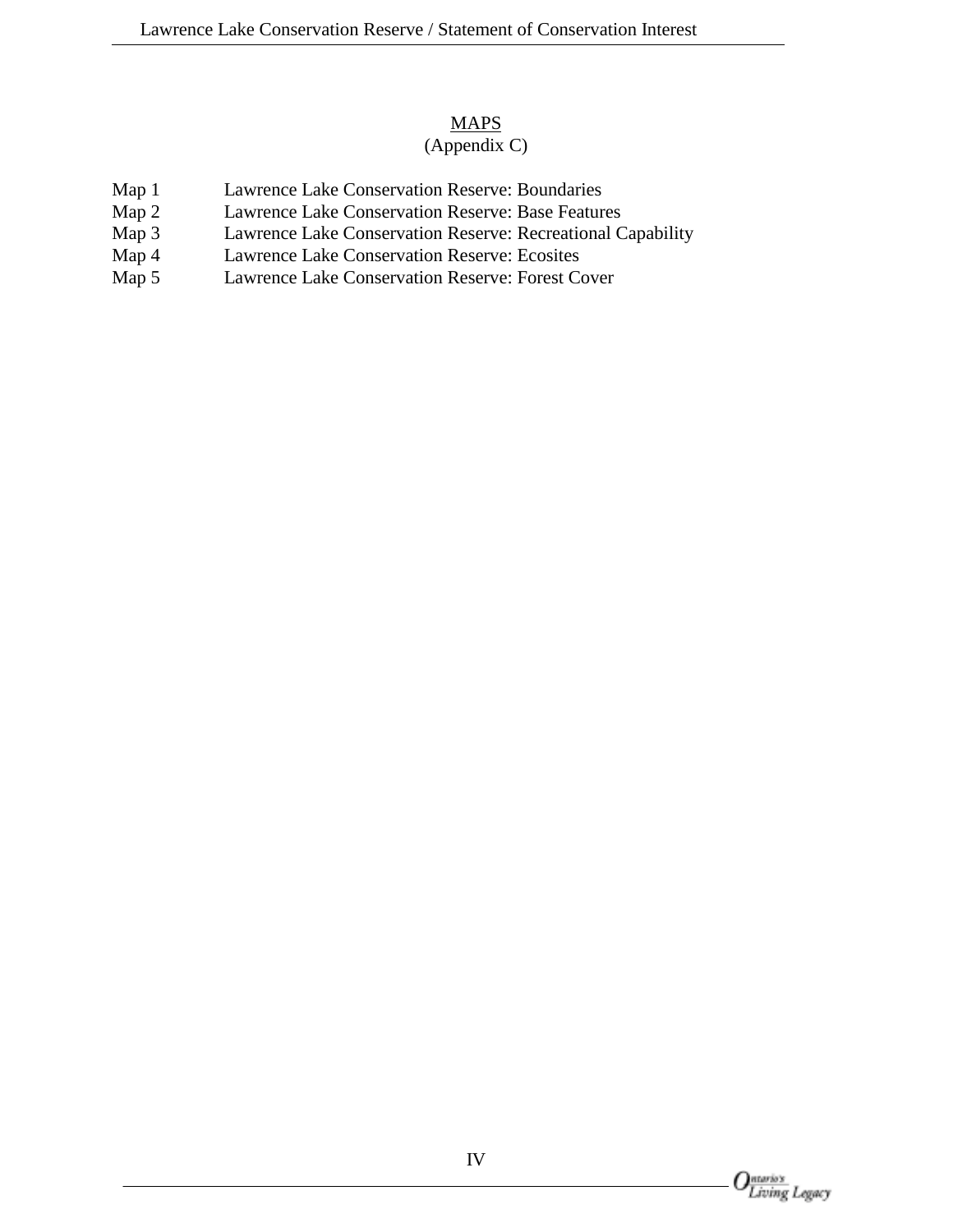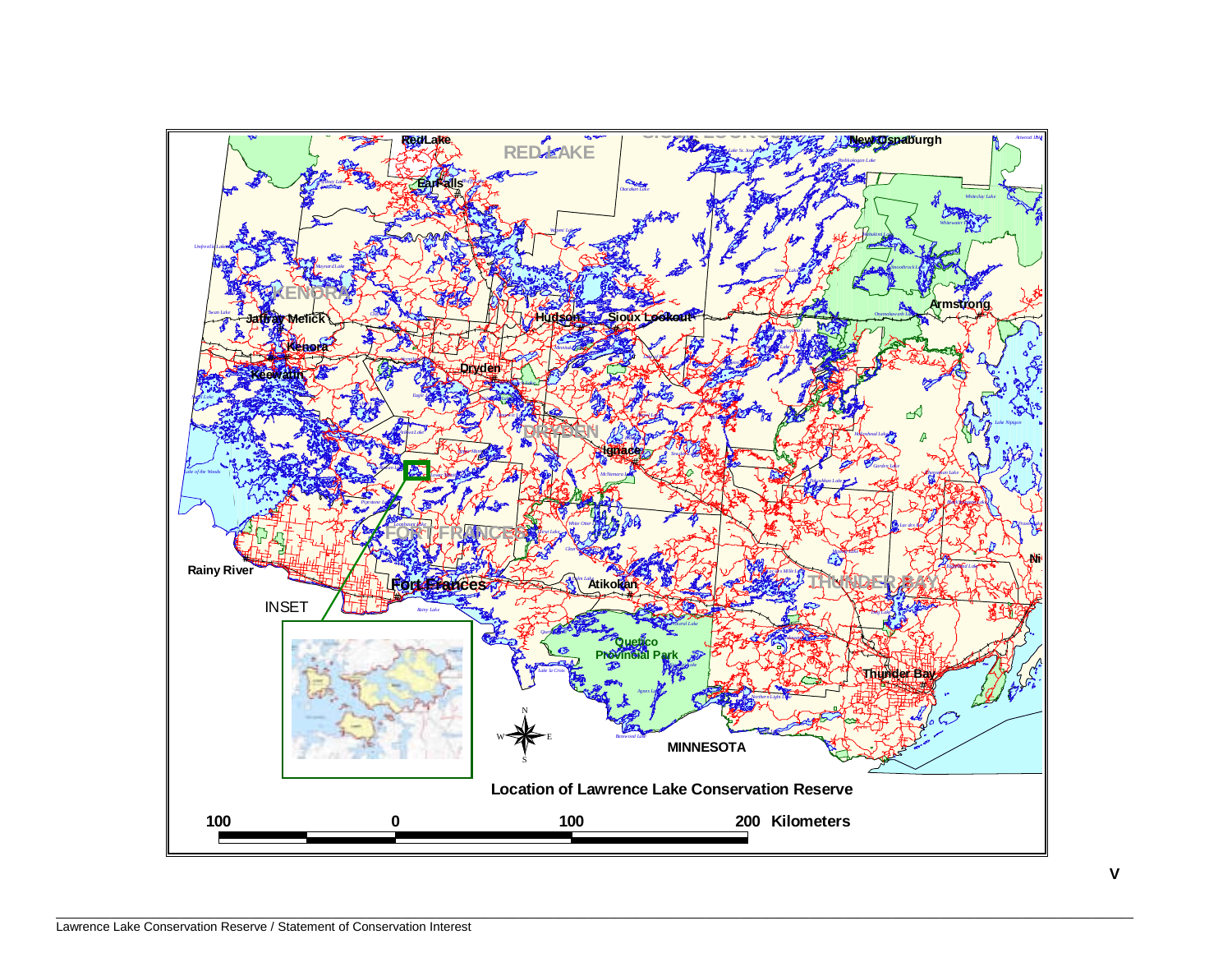# **1.0 Introduction**

On July 16, 1999, the Ontario Government released the Ontario's Living Legacy Land Use Strategy to guide the planning and management of Crown lands in central and parts of northern Ontario. A major part of the Ontario's Living Legacy Land Use Strategy was a government intent to establish 378 new protected areas. This commitment marks the biggest expansion of provincial parks and conservation reserves in Ontario's history.

The **Lawrence Lake Conservation Reserve** is part of this significant expansion of Ontario's protected areas system.

Conservation reserves are areas of Crown land set aside by regulation under the Public Lands Act, complementing provincial parks in protecting representative natural areas and special landscapes. Most recreational (e.g. hiking, skiing, tourism related uses, nature appreciation) and non-industrial (e.g. fur harvesting, commercial fishing and bait harvesting) activities that have traditionally been enjoyed in the area will continue, provided that these uses do not impact on the natural features needing protection. Hunting and fishing is permitted within all new conservation reserves proposed through Ontario's Living Legacy.

Commercial timber harvesting, mining, aggregate extraction and commercial hydroelectric development are prohibited in conservation reserves.

Lawrence Lake Conservation Reserve is located in northwestern Ontario in the Fort Frances Administrative District of the Ontario Ministry of Natural Resources, approximately 75 kilometres north of the town of Fort Frances. The conservation reserve and surrounding area is largely undeveloped Crown land and the dominant land uses are resource-based tourism, recreation and forestry. Forest access roads surround the Reserve, but access controls are in place in those instances where all-weather roads approach closely, preserving the remoteness of the area. Access may be gained by floatplane or, with some effort, by water and portage.

Lawrence Lake Conservation Reserve is located within Hills' Site Region 4S and Site District 4S-5 (Hills, 1961). The area occupies an upland of moderately to steeply rolling and broken bedrock terrain situated on the felsic intrusive rocks of the Lawrence Lake Batholith, adjacent to the mafic metavolcanic rocks of the Rowan Lake greenstone belt. Surficial geological features are dominantly ground moraine, representing shallow tills forming a discontinuous cover over the Precambrian bedrock. Rock outcrops are frequent, including a dramatic fault scarp at Gibraltar Narrows. Mineral potential is rated as low (least) (Springer, 1978). The rugged topography varies from a maximum elevation of approximately 400 metres on the hilltops to approximately 350 metres along the shorelines. Evidence of carbonate content in the soil is manifested in the common occurrence of eastern white cedar throughout the area, perhaps originating in the greenstone belts surrounding the batholith and deposited by ice advancing from the northeast across the area from the Labradorean centre during the last glacial period. Organic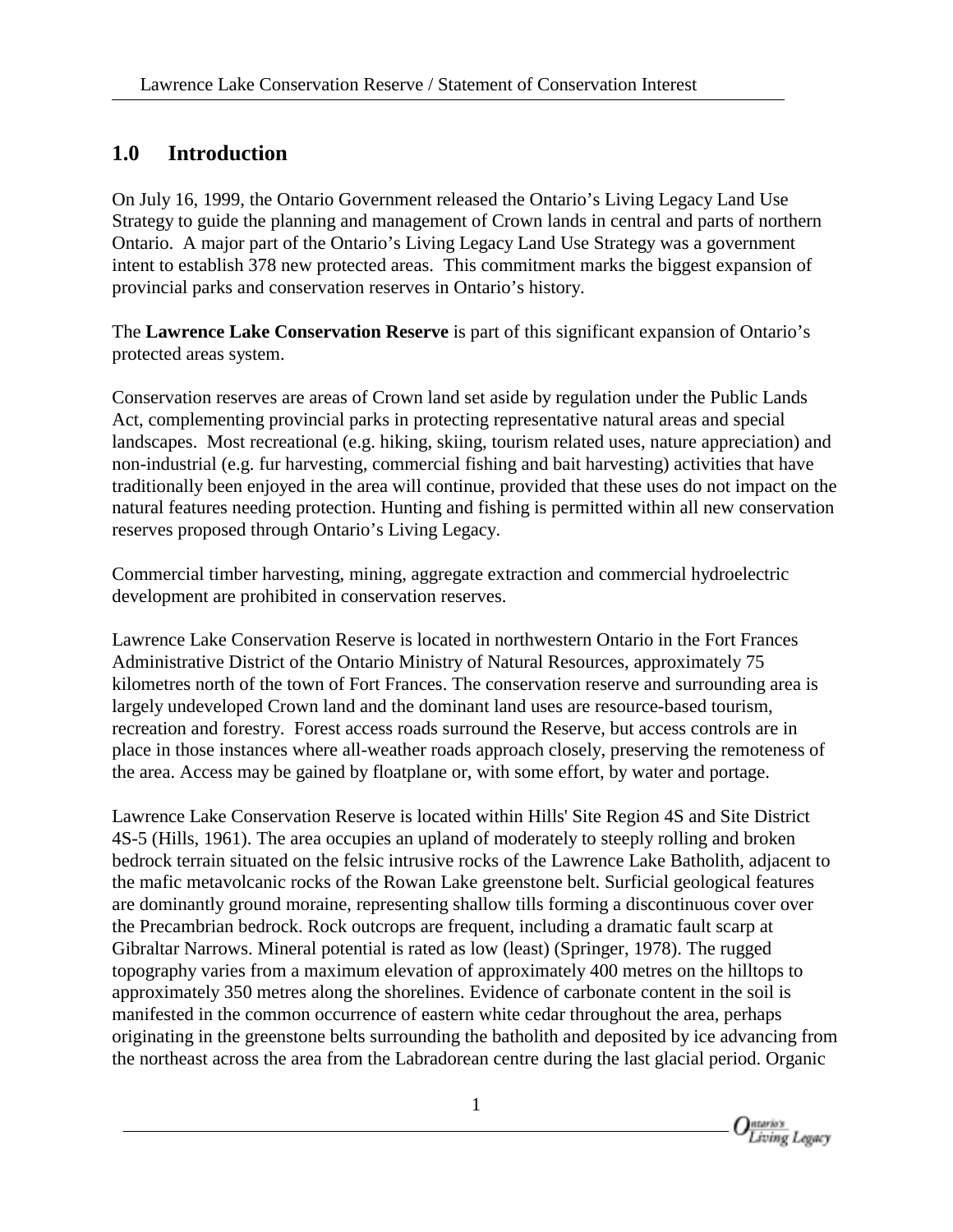deposits occur in the depressions between the surrounding uplands and on the margins of watercourses.



**Figure 2: Rock scarp on the south side of Gibraltar Narrows, between Lawrence and "Back Lawrence" Lakes.**

The upland forests and wetlands captured by the Lawrence Lake Conservation Reserve include representative areas of red and white pine, jack pine, spruce-pine conifer, fir-spruce mixedwoods, hardwood mixedwoods, black spruce treed bog, eastern white cedar, black spruce swamp, thicket swamp, shore fen, open fen and exposed marsh. The occurrence of abundant red and white pine here which are more common further to the south led to the inclusion of the area as part of the Great Lakes - St. Lawrence Forest Region (Rowe, 1972). Lying on the northern edge of this forest region, near the boundary with the northern Boreal Forest Region, the forests tend to have a more boreal character in terms of dominant species. Rowe recognizes the Rainy River area as part of a separate section of the forest region that is influenced by the northward movement of the southern forest, the prairie to the west and the northern forest.

The conservation reserve does not contain any known rare species, however detailed life science surveys would be required to confirm this. Species diversity within this conservation reserve is not expected to be as great as that for areas lying farther to the south in the District. The northern character of the forests of the conservation reserve provides habitat for boreal species such as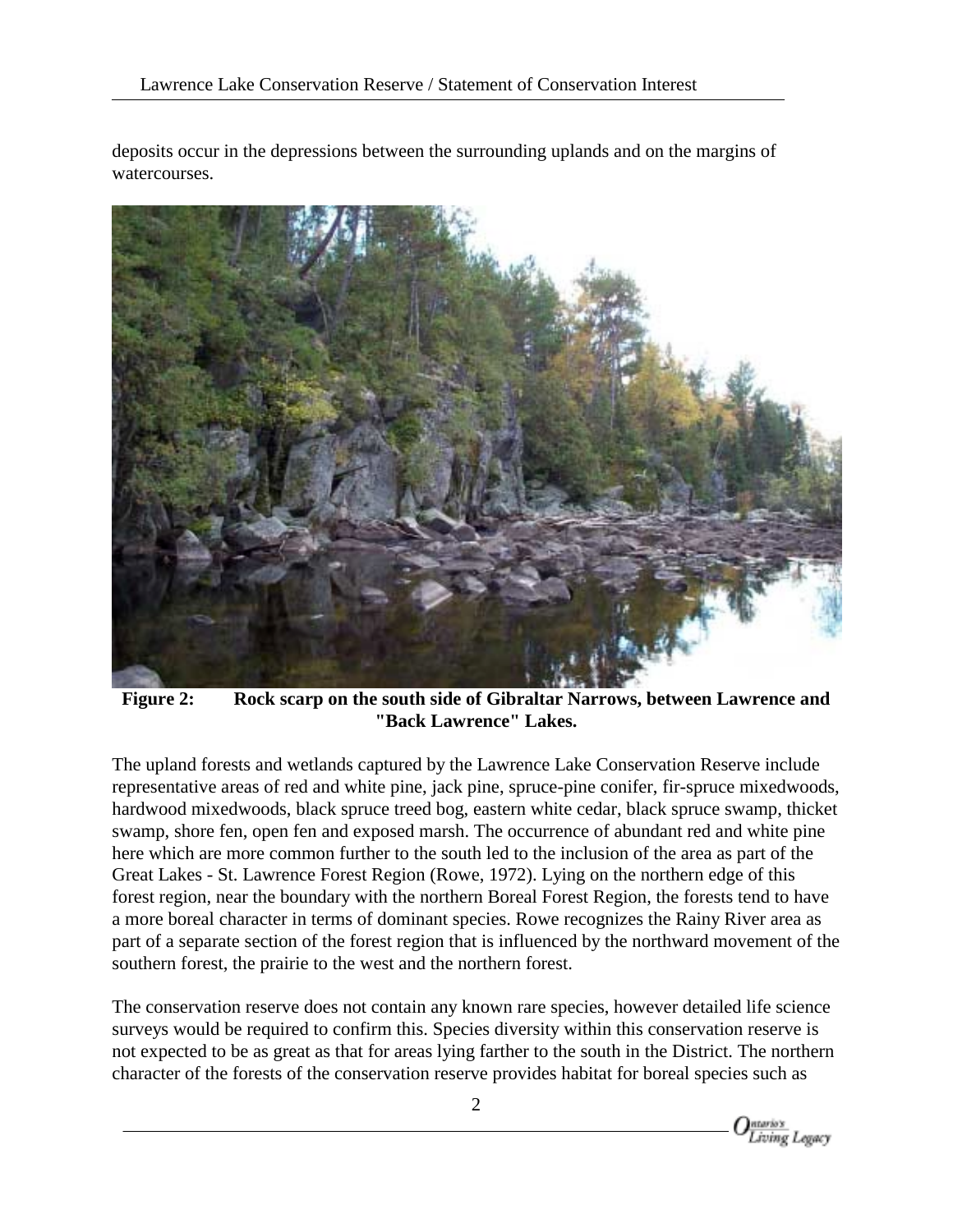moose, lynx, red squirrel, black bear, marten and great grey owl. Bald eagles frequent the area and one nesting site has been identified within the conservation reserve. Further nesting sites have been identified on surrounding lakes for both bald eagle and osprey. The bays of the lakes and connecting waterways provide abundant nesting and foraging habitat for waterfowl, although the area lies outside of major flyways. Lawrence Lake is a deep, coldwater lake that contains lake trout and lake whitefish, as well as northern pike and walleye. Spawning areas have been identified at Gibraltar Narrows, on the Penassi River at both the outlet and inlet of NE Lake and the outlet of SE Lake.

The site has a high potential for outdoor recreational activities, particularly those associated with remote camping canoeing, hunting and fishing. No direct road access exists to the area, with seasonal access controls in place where all weather roads approach closely. Access may be gained via Frypan Lake and the Penassi River from the east, off the Cedar Narrows and Penassi Roads, but two difficult portages are required and trails are not maintained. Access may also be gained via canoe routes connecting to Rowan and Atikwa Lakes to the west, and Pipestone Lake Conservation Reserve through Upper Lawrence and Ashiegamo Lakes to the south. Several sand beaches suitable for swimming do exist on the lakes of the conservation reserve, but most of the shoreline is rocky or bouldery. Numerous sites suitable for camping exist.



**Figure 3: Frypan Portage looking west into NE Lake.**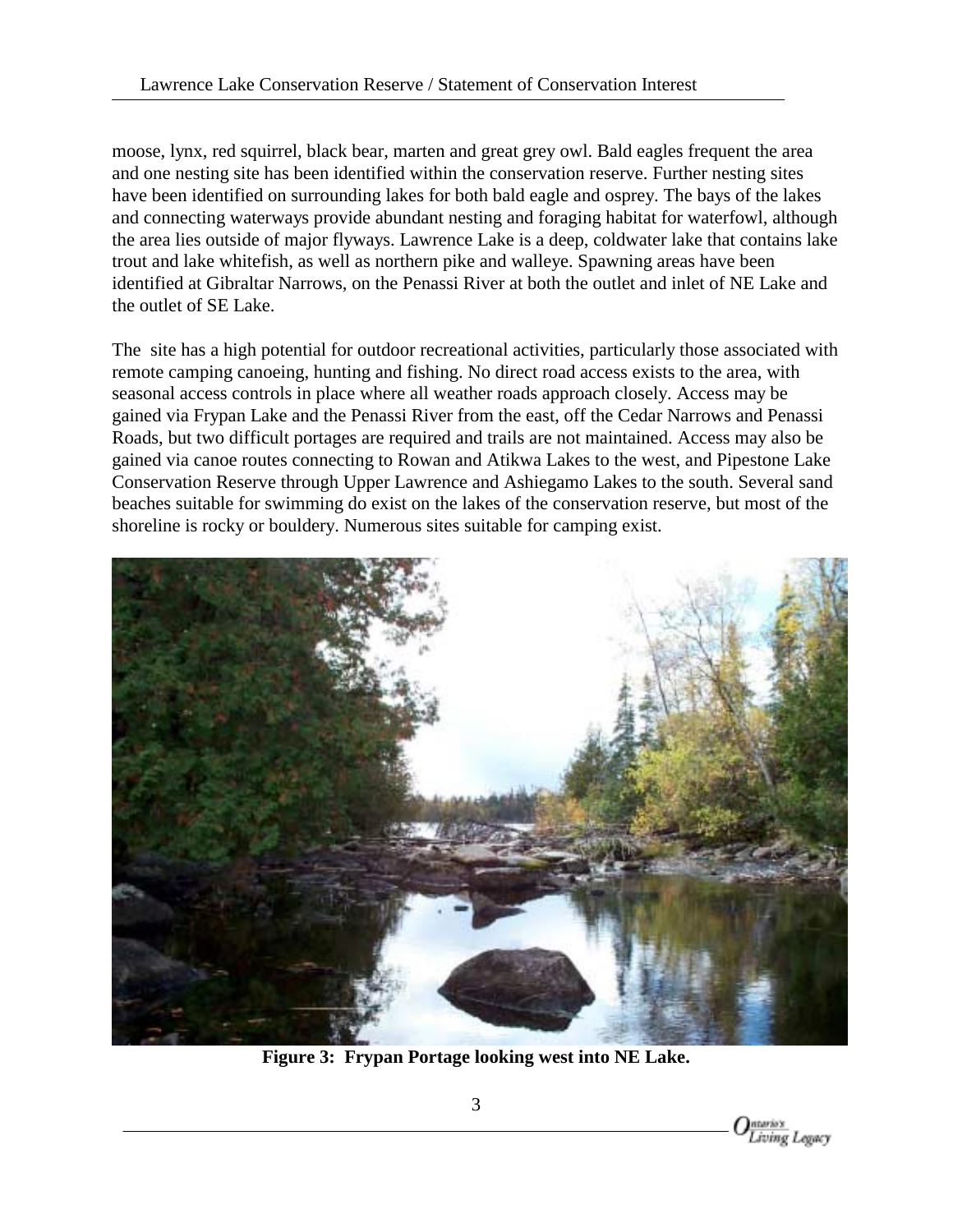The purpose of this Statement of Conservation Interest is to identify the natural heritage values of the Lawrence Lake Conservation Reserve, the activities which occur there and, through a set of management guidelines, outline the activities which will and will not be permitted, as well as the management direction for the area (MNR, 1997).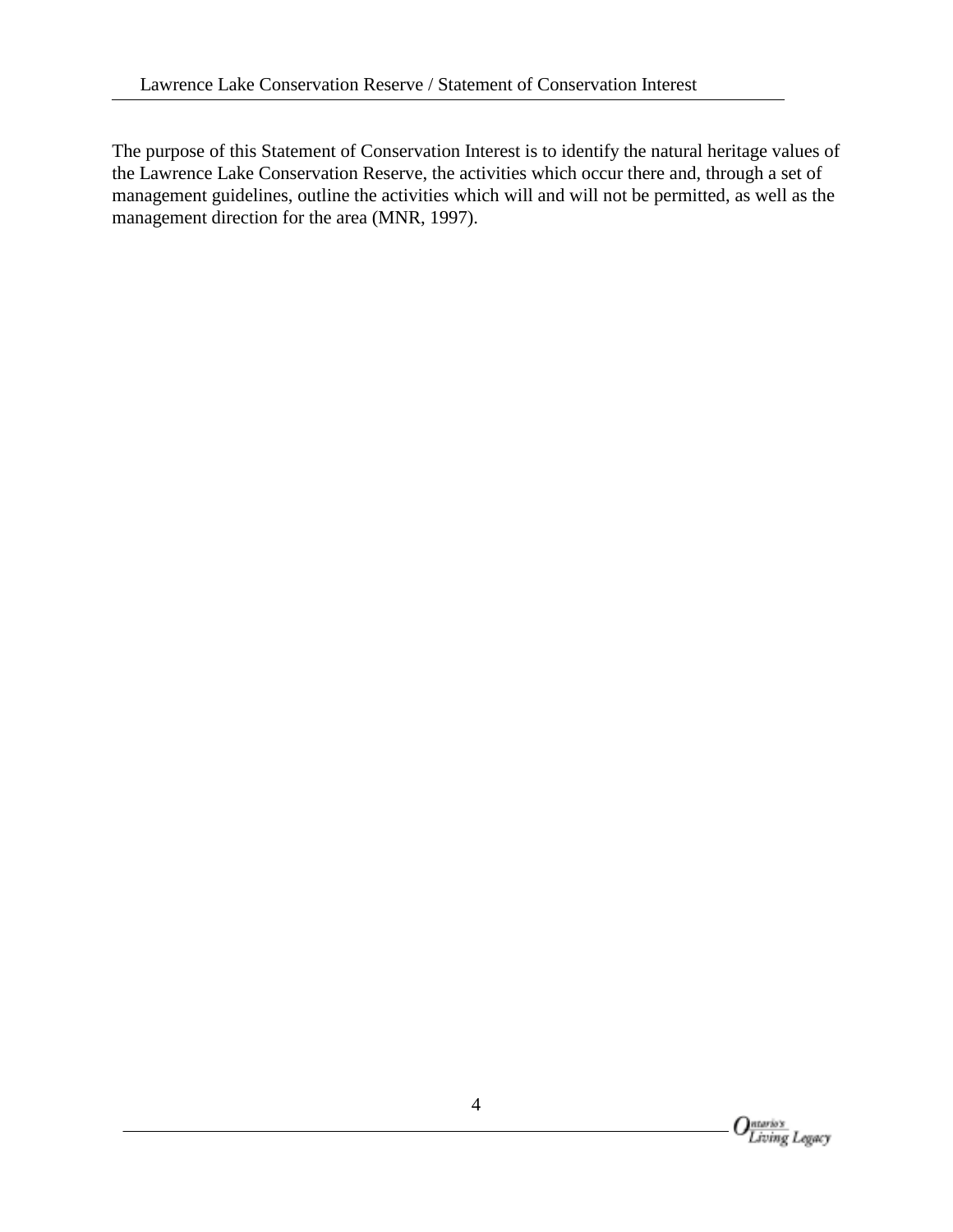# **2.0 Background Information**

The Lawrence Lake Conservation Reserve is an area protected as representative of red and white pine and mixed forests on bedrock-dominated terrain. The area is not accessible by road, and measures have been implemented to preserve the remoteness of the site. Remote, resource-based tourism and wilderness recreation ore the two dominant land uses within the conservation reserve, and comparatively little development has occurred. Lawrence Lake is a waypoint on a significant canoe route leading from Rainy Lake to the south to Lake of the Woods to the west. It forms part of a system of protected areas in this part of the Province created under Ontario's Living Legacy which include the larger Pipestone Conservation Reserve which lies approximately 9 kilometres to the south and the Eagle - Dogtooth Provincial waterway Park to the northwest.

| Name                        | <b>Lawrence Lake Conservation Reserve</b>                                                                                                                                                      |  |
|-----------------------------|------------------------------------------------------------------------------------------------------------------------------------------------------------------------------------------------|--|
| Site Region / Site District | $4S/4S-5$                                                                                                                                                                                      |  |
| <b>Ecosite Class</b>        | ES 12, 13, 14, 15, 17, 18, 19, 20, 21, 23, 26, 32, 34, 35, 41,<br>44, 45 and 48                                                                                                                |  |
| <b>OMNR</b> Administrative  | Northwest / Fort Frances / Rainy River-Manitou Area                                                                                                                                            |  |
| Region / District / Area    |                                                                                                                                                                                                |  |
| Total Area (ha)             | 1,416                                                                                                                                                                                          |  |
| <b>Regulation Date</b>      | Not yet regulated.                                                                                                                                                                             |  |
| <b>First Nations with</b>   | Treaty Three: Whitefish Bay and Sabaskong Bay (Ojibways                                                                                                                                        |  |
| Interest in Area            | of Onegaming) First Nations. Other First Nations may also                                                                                                                                      |  |
|                             | have an interest.                                                                                                                                                                              |  |
| <b>OBM</b>                  | 15U 4750/54550                                                                                                                                                                                 |  |
| Lat./Long.                  | 49°15'00"N; 93°20'00"W                                                                                                                                                                         |  |
| <b>Basemap</b>              | 2015 470054500, 470054600, 480054500 & 480054600                                                                                                                                               |  |
| <b>Forest Cover</b>         | Mixed forest: red pine, white pine, jack pine, black spruce,<br>cedar, poplar and white birch. Predominantly upland, but<br>also contains examples of treed lowlands. (Refer to<br>Appendix D) |  |
| <b>General Location</b>     | The Lawrence Lake Conservation Reserve is situated                                                                                                                                             |  |
| Description                 | approximately 75 kilometres north of the Town of Fort                                                                                                                                          |  |
|                             | Frances, 9 kilometres north of the Pipestone Lake                                                                                                                                              |  |
|                             | Conservation Reserve. The conservation reserve is                                                                                                                                              |  |
|                             | comprised entirely of Crown land within unorganized                                                                                                                                            |  |

Table 1. Background Information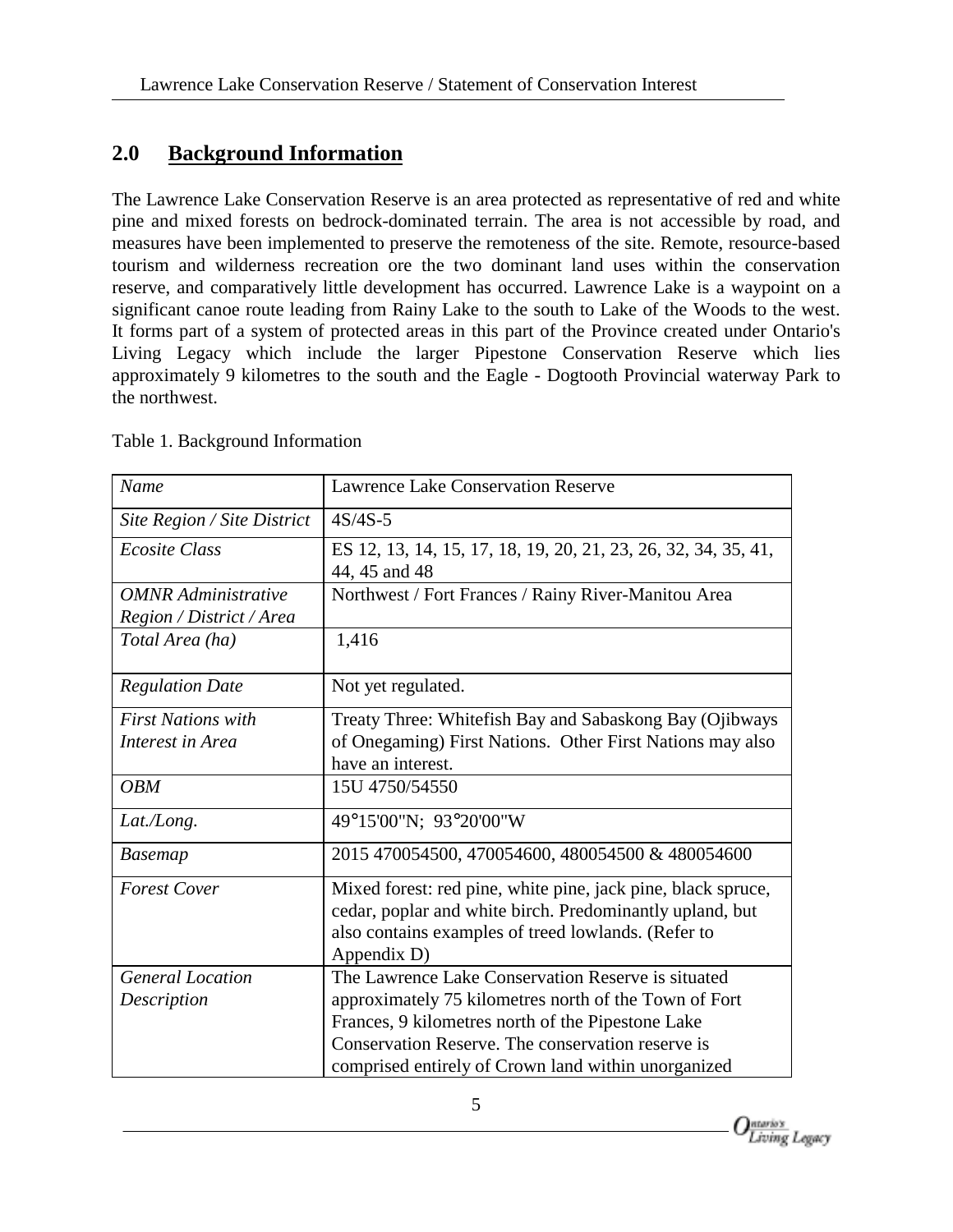|        | territory (refer to Figure 1.)                                                                                                                                                                                                                                                                                                                        |
|--------|-------------------------------------------------------------------------------------------------------------------------------------------------------------------------------------------------------------------------------------------------------------------------------------------------------------------------------------------------------|
| Access | Access can be gained via floatplane, through the canoe<br>routes/waterways from the northwest or south, or via<br>portaging through Frypan Lake from the Cedar Narrows and<br>Penassi Roads from the east. Access is restricted seasonally<br>on the Hector Road to the north of the conservation reserve,<br>and the site is not accessible by road. |

### **2.1 Targets**

This section provides a summary of the earth and life science system and values, cultural resources represented and recreational opportunities available or possible.

| Life Science Representation | The Lawrence Lake Conservation Reserve contains<br>representative examples of burn, conifer forest,<br>conifer mixed forest, deciduous forest, open wetland,<br>and sparse forest over ground moraine within Site<br>District 4S-5.                                                                                                                                                                                                                                                                                                                                                                                                                                                                                   |
|-----------------------------|-----------------------------------------------------------------------------------------------------------------------------------------------------------------------------------------------------------------------------------------------------------------------------------------------------------------------------------------------------------------------------------------------------------------------------------------------------------------------------------------------------------------------------------------------------------------------------------------------------------------------------------------------------------------------------------------------------------------------|
|                             | The most distinctive life science features of the<br>conservation reserve are the mixed white and red<br>pine stands and ecosites that occur throughout. The<br>abundance of eastern white cedar is also significant<br>in terms of representation within this site district. All<br>three species occur here near the northern limits of<br>their ranges.                                                                                                                                                                                                                                                                                                                                                            |
|                             | Although no rare species have been identified or<br>confirmed within the conservation reserve, the<br>variety of habitat, both upland and aquatic is quite<br>diverse within the site. The lakes and rivers<br>associated with the reserve include both deep, cold<br>waters supporting lake trout, and shallow waters that<br>support warm water species. Four identified fish<br>spawning sites have been identified within the<br>reserve, below rapids in the connecting waterways.<br>Common sportfish present include lake white fish,<br>lake trout, walleye and northern pike. A variety of<br>wetland habitats are also represented within the site,<br>including shallow water marshes that provide nesting |

Table 2. Summary of Social, Economic and Environmental Opportunities

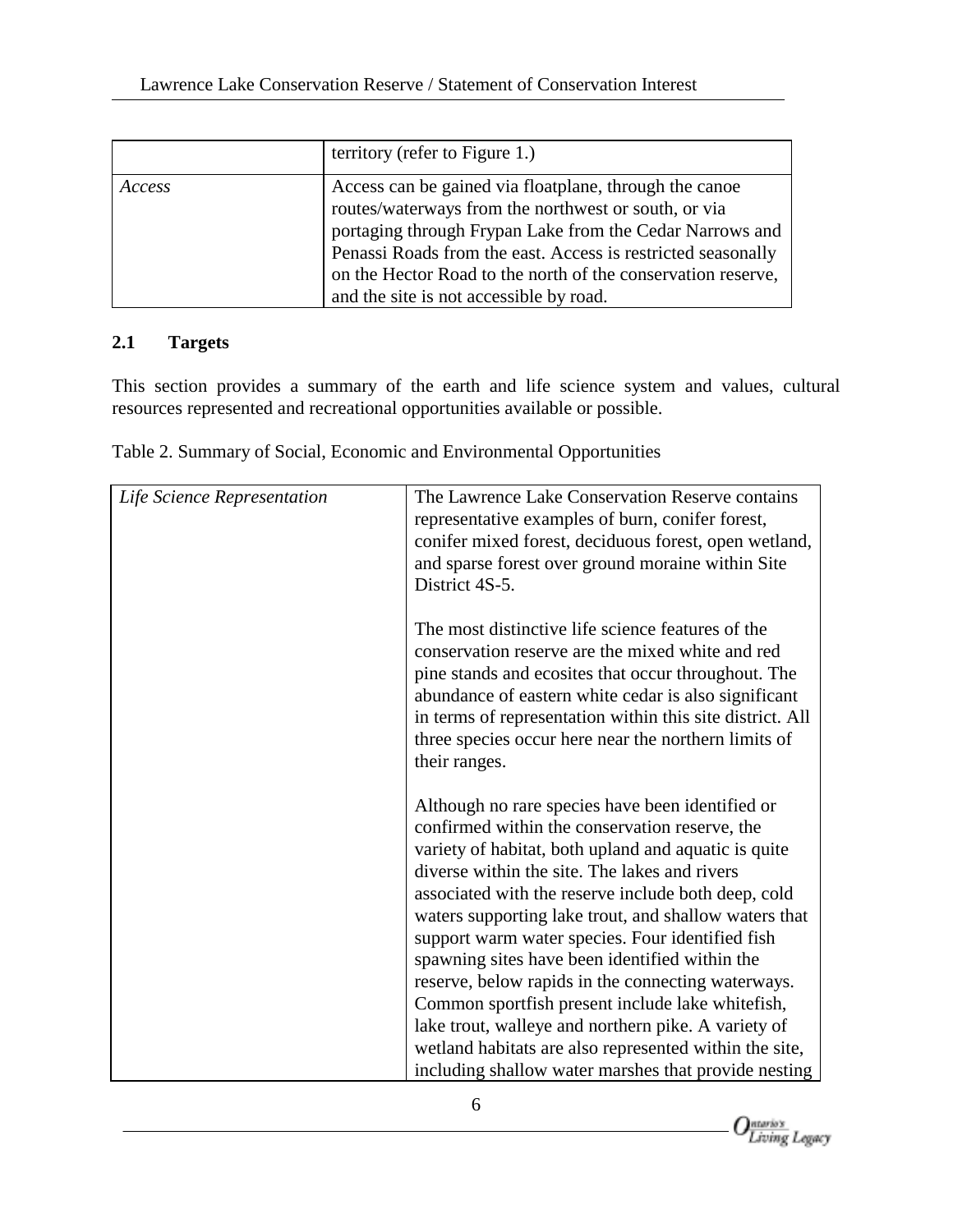|                                         | and foraging habitat for waterfowl and wading                                                       |
|-----------------------------------------|-----------------------------------------------------------------------------------------------------|
|                                         | shorebirds and other wildlife. Upland forests include                                               |
|                                         | hardwood and conifer, as well as mixedwood                                                          |
|                                         | habitat. Moose, beaver, black bear and other boreal                                                 |
|                                         | species are common throughout the area, and 11                                                      |
|                                         | moose aquatic feeding areas have been identified                                                    |
|                                         | within or adjacent to the conservation reserve. One                                                 |
|                                         | known bald eagle nesting site has been identified                                                   |
|                                         | within the conservation reserve, but this species is                                                |
|                                         | common throughout the area and potential nesting                                                    |
|                                         | sites along the large amount of shoreline within the                                                |
|                                         | reserve, represented by large white pine, are                                                       |
|                                         | numerous.                                                                                           |
|                                         |                                                                                                     |
|                                         | Detailed life science surveys have not been                                                         |
|                                         | conducted on the site. No records of rare species                                                   |
|                                         | occurring in the area exist (NHIC, 2001).                                                           |
| <b>Earth Science Representation</b>     | The dominant landform feature is moderately broken                                                  |
|                                         | bedrock knob with subordinate ground moraine and                                                    |
|                                         | organic terrain (Roed, 1980). A thin, discontinuous,                                                |
|                                         | sandy glacial till has been deposited deposited over                                                |
|                                         | the felsic intrusive granitoid bedrock, with minor                                                  |
|                                         | glaciolacustrine silts and clays. (Blackburn, 1981,                                                 |
|                                         | Barnett et al, 1991). Stones and boulders of glacial                                                |
|                                         | origin alternate with bedrock to form much of the                                                   |
|                                         | shoreline of the lakes within the conservation                                                      |
|                                         | reserve. Sand beaches are less common.                                                              |
| <b>Cultural Resource Representation</b> | The site contains no known cultural resource values.                                                |
|                                         | Although located along a travel route believed to                                                   |
|                                         | have been used by native peoples historically, the                                                  |
|                                         | frequency of much larger waterbodies to the north,                                                  |
|                                         | west and south may have limited the use of the<br>Lawrence Lake area to incidental use. More recent |
|                                         | uses have been associated with recreation.                                                          |
|                                         |                                                                                                     |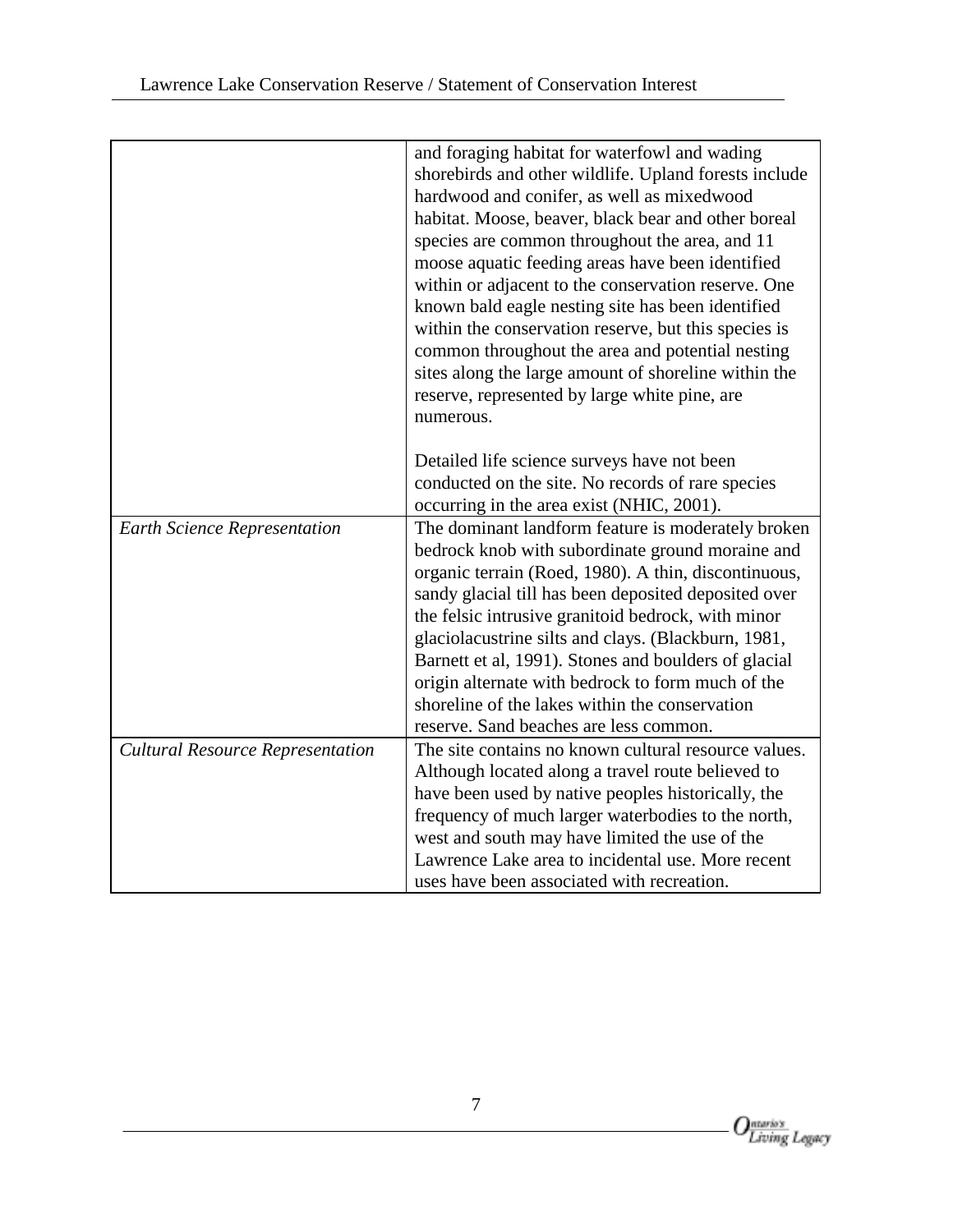| <b>Recreational Opportunities</b> | The overall recreational potential of the conservation |
|-----------------------------------|--------------------------------------------------------|
|                                   | reserve is ranked as high to very high. Of the         |
|                                   | potential recreational activities identified, those    |
|                                   | which are associated with backcountry camping and      |
|                                   | canoeing, hunting and fishing are considered the       |
|                                   | most viable, although these are somewhat hampered      |
|                                   | by access limitations and difficulty. Such activities  |
|                                   | could also include nature study, bird and wildlife     |
|                                   | viewing and photography.                               |
|                                   | The limited easy access to the area tends to limit use |
|                                   | primarily to the few camp owners on Lawrence Lake      |
|                                   | and guests of the tourist lodge located there. As a    |
|                                   | consequence both game and fish populations are         |
|                                   | relatively high. Opportunities for hunting and fishing |
|                                   | are therefore considered excellent for those wishing   |
|                                   | to make the effort.                                    |
|                                   |                                                        |
|                                   | The conservation reserve lies on a significant canoe   |
|                                   | route leading from Rainy Lake through Footprint,       |
|                                   | Burditt, Pipestone, Yoke, Crossroute, Ashiegamo        |
|                                   | and Upper Lawrence Lakes to the south, to Lake of      |
|                                   | the Woods through Hill, Rowan, Denmark, Caviar         |
|                                   | and Dogpaw Lakes to the northwest. It is also          |
|                                   | possible to follow connecting lakes and rivers         |
|                                   | through to the Eagle - Dogtooth Provincial             |
|                                   | Waterway Park to the northwest. Several established    |
|                                   | campsites have been identified on Lawrence, Back       |
|                                   | Lawrence and NE Lakes (Refer to Map 3) and             |
|                                   | numerous other suitable locations exist throughout     |
|                                   | the site.                                              |
|                                   | A limited number of sand bathing beaches exist,        |
|                                   | with the largest and best examples being on the north  |
|                                   | shore of Back Lawrence Lake.                           |

### **2.2 Survey Information**

This section provides an overview of the inventories completed, their level of detail and any further inventories required.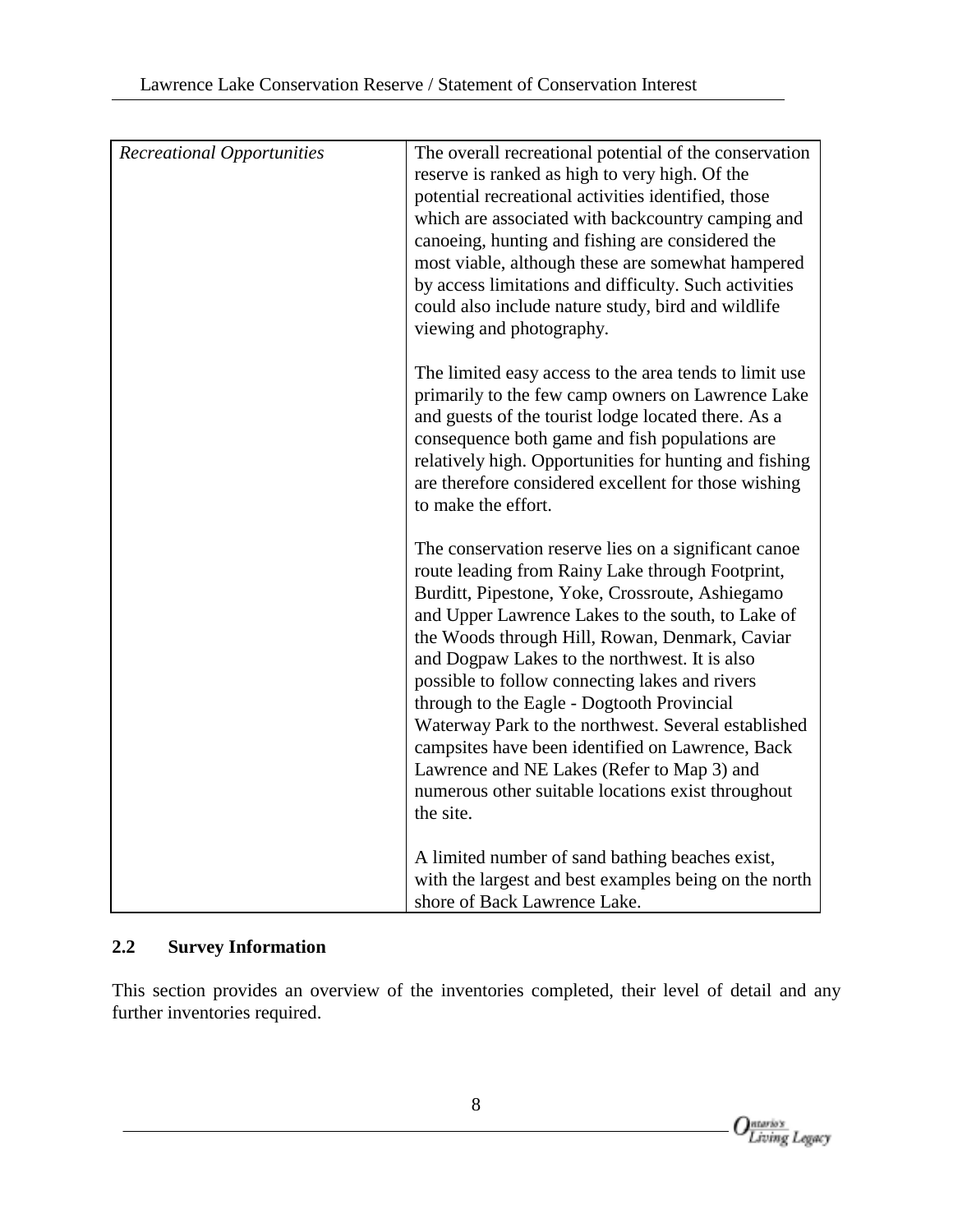| <b>Survey Level</b> | Life           | Earth          | <b>Cultural</b> | <b>Recreational</b> |
|---------------------|----------------|----------------|-----------------|---------------------|
|                     | <b>Science</b> | <b>Science</b> |                 |                     |
| Reconnaissance      | Yes-           | $Yes^2$        | No              | $Yes^3$             |
| Detailed            | No             | No             | No              | No                  |
| Requirement         | No             | N <sub>o</sub> | No              | No                  |

Table 3. Level of survey performed

<sup>1</sup>Foster and Harris, 2002

2 Blackburn, 2002

3 Munroe, 2002

The reconnaissance surveys which have been completed, in conjunction with other values and earth/life science records for the area (OMNR, 2002) are deemed sufficient in scope and detail to determine management direction for the conservation reserve. More detailed surveys may be undertaken at a later time if circumstances change.

# **3.0 Values to be Protected**

This section provides a description of the key natural heritage values on the site (Appendices) and their condition relative to past resource use and management activities. It also addresses the values' sensitivity to future land use and management activities.

# **3.1 Values Identified in the Conservation Reserve**

Table 4. Values identified in the conservation reserve

| Life Science | Identified ecosites classified in accordance with the Northwestern<br>Ontario Forest Ecosystem Classification (Racey et al, 1996) within<br>the conservation reserve include:                                                                                                                                                                                                                                                                                                                                                                                                                                |  |  |
|--------------|--------------------------------------------------------------------------------------------------------------------------------------------------------------------------------------------------------------------------------------------------------------------------------------------------------------------------------------------------------------------------------------------------------------------------------------------------------------------------------------------------------------------------------------------------------------------------------------------------------------|--|--|
|              | ES12 Black Spruce - Jack Pine: Very Shallow Soil<br>ES13 Jack Pine - Conifer: Dry - Moderately Fresh, Sandy Soil<br>$\bullet$<br>ES14 Pine - Spruce Mixedwood: Sandy Soil<br>ES15 Red Pine - White Pine: Sandy Soil<br>٠<br>ES17 White Cedar: Fresh - Moist, Coarse - Fine Loamy Soil<br>$\bullet$<br>ES18 Red Pine - White Pine: Fresh, Coarse Loamy Soil<br>$\bullet$<br>ES19 Hardwood-Fir-Spruce Mixedwood: Fresh, Sandy - Coarse<br>Loamy Soil<br>ES 20 Spruce-Pine / Feathermoss: Fresh, Sandy- Coarse Loamy<br>$\bullet$<br>Soil<br>ES21 Fir - Spruce Mixedwood: Fresh, Coarse Loamy Soil<br>$\bullet$ |  |  |
|              | ES23 Hardwood-Fir-Spruce Mixedwood: Moist, Sandy - Coarse                                                                                                                                                                                                                                                                                                                                                                                                                                                                                                                                                    |  |  |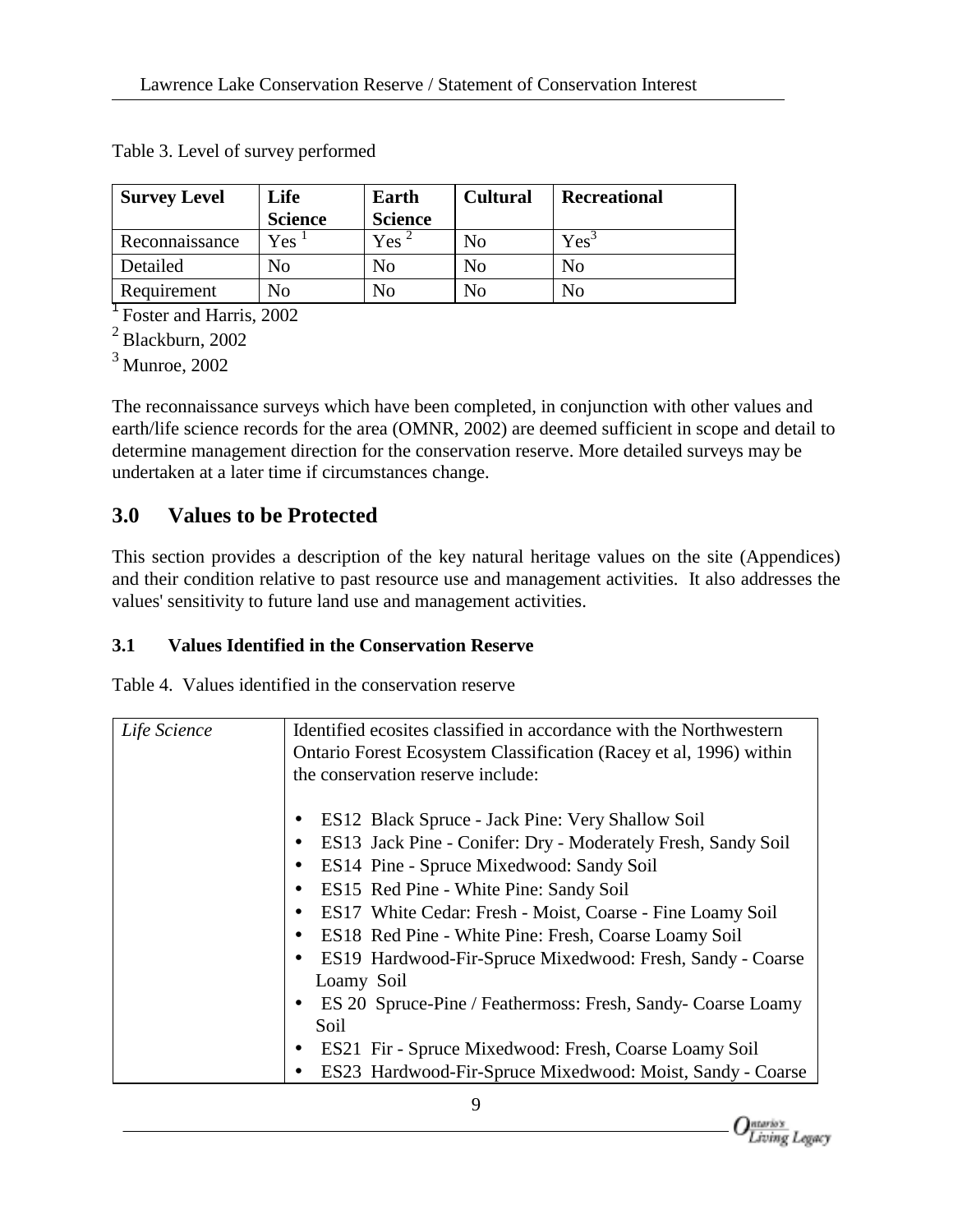| Loamy Soil<br>ES26 Spruce-Pine / Feathermoss: Fresh, Fine Loamy - Clayey<br>Soil<br>ES32 Fir - Spruce Mixedwood: Moist, Silty - Clayey Soil<br>$\bullet$<br>ES34 Treed Bog: Black Spruce / Sphagnum: Organic Soil<br>ES35 Poor Swamp: Black Spruce: Organic Soil<br>ES41 Open Poor Fen: Ericaceous Shrub - Sedge/Sphagnum:<br>Organic Soil<br>ES44 Thicket Swamp: Organic-Mineral Soil<br>$\bullet$<br>ES45 Shore Fen: Organic Soil<br>ES48 Exposed Marsh: Emergent: Mineral Substrate                                                                                                                                                                                                                                                                                                                                                                                                                                                                                                                                                                                                                                                                                                                                    |
|---------------------------------------------------------------------------------------------------------------------------------------------------------------------------------------------------------------------------------------------------------------------------------------------------------------------------------------------------------------------------------------------------------------------------------------------------------------------------------------------------------------------------------------------------------------------------------------------------------------------------------------------------------------------------------------------------------------------------------------------------------------------------------------------------------------------------------------------------------------------------------------------------------------------------------------------------------------------------------------------------------------------------------------------------------------------------------------------------------------------------------------------------------------------------------------------------------------------------|
| A map displaying the distribution of the represented ecosites is<br>contained in Appendix C.                                                                                                                                                                                                                                                                                                                                                                                                                                                                                                                                                                                                                                                                                                                                                                                                                                                                                                                                                                                                                                                                                                                              |
| Those parts of the conservation reserve supporting tree growth<br>include areas dominated by red pine, white pine, jack pine, black<br>spruce, eastern white cedar, white birch and aspen. The presence of<br>carbonates in the glacial tills may explain the occurrence of cedar<br>throughout the site, both as a dominant and component species. The<br>age of the forest cover ranges from 54 to 155 years, and averages 83<br>years of age. The eastern white cedar and lowland black spruce<br>represent the oldest stands, while white birch represents the<br>youngest. The red and white pine in the area are relatively young,<br>with most being less than 100 years of age, although older<br>individuals may exist. Some natural disturbance of the forest has<br>occurred in the easternmost portion of the conservation reserve. A<br>small area of recent burn has been identified, and older areas of<br>disturbance occur sporadically throughout the area. The lack of jack<br>pine regeneration and the existence of balsam fir would suggest that<br>the area was damaged by wind. Appendix C contains a forest cover<br>map and Appendix D contains stand listings for the conservation<br>reserve. |
| Lawrence and Back Lawrence are deep, coldwater lakes which<br>contain lake trout, lake whitefish, walleye and northern pike.                                                                                                                                                                                                                                                                                                                                                                                                                                                                                                                                                                                                                                                                                                                                                                                                                                                                                                                                                                                                                                                                                              |
| The vegetation of the conservation reserve is typical of the ecosites<br>represented, with no rare plants having been documented for this<br>site. Although a detailed survey of plant species has not been<br>undertaken, a list of the plant species identified during<br>reconnaissance surveys on the site is contained in Appendix B.                                                                                                                                                                                                                                                                                                                                                                                                                                                                                                                                                                                                                                                                                                                                                                                                                                                                                |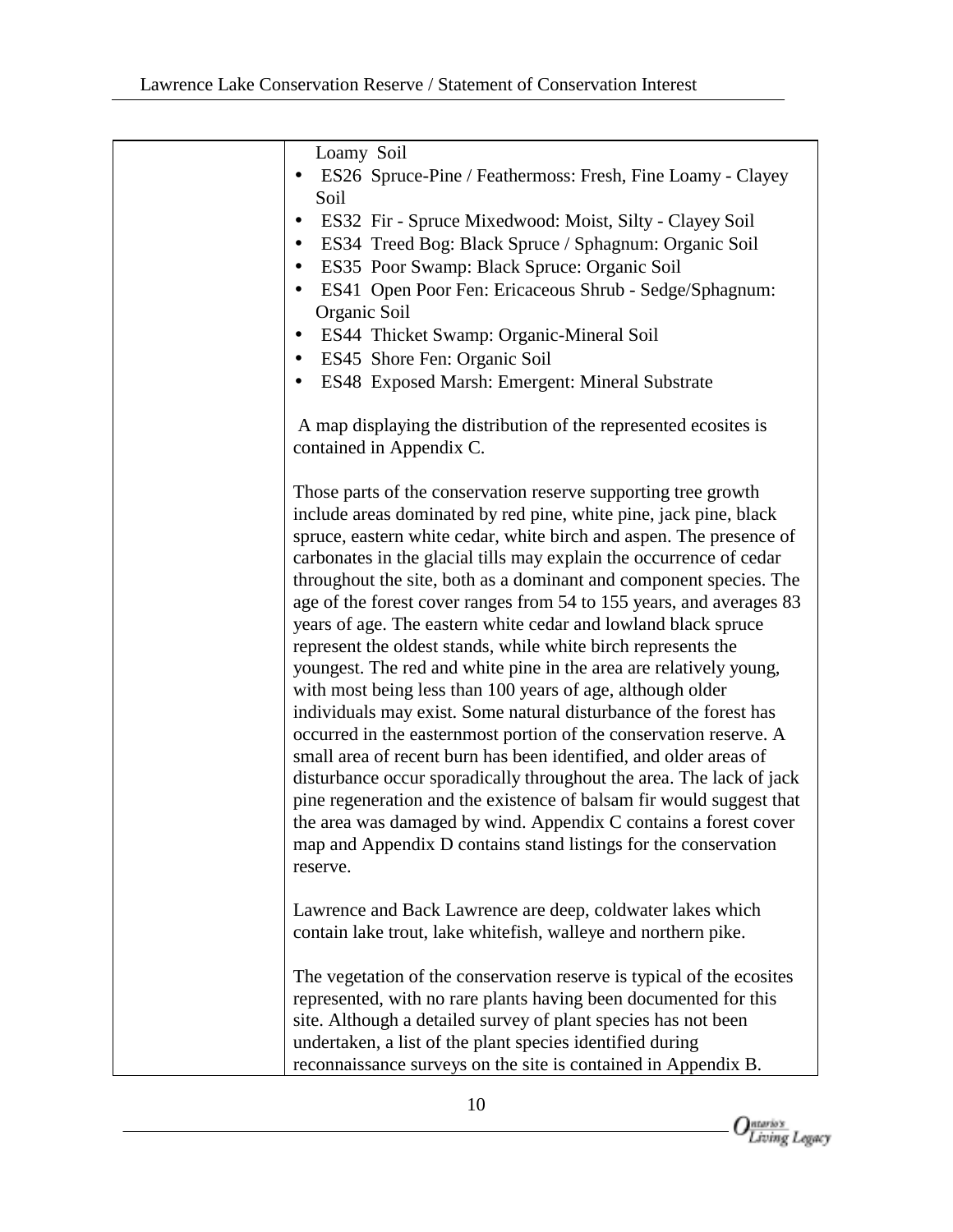| <b>Earth Science</b> | The bedrock geology has not been intensively studied in this area,      |
|----------------------|-------------------------------------------------------------------------|
|                      | and more detailed investigation of the entire Lawrence Lake             |
|                      | batholith would be required in order to present a comprehensive         |
|                      | picture for the Lawrence Lake Conservation Reserve.                     |
|                      |                                                                         |
|                      | Located within the western portion of the Wabigoon subprovince,         |
|                      | the Lawrence Lake Conservation Reserve lies entirely atop the felsic    |
|                      | igneous rocks of the Archean age Lawrence Lake Batholith.               |
|                      | Reconnaissance surveys found rocks consisting of granites and           |
|                      | granodiorite cut by narrow dikes of pegmatite and felsic porphyritic    |
|                      | rocks (Blackburn, 2002). The topography is moderately broken,           |
|                      |                                                                         |
|                      | with bedrock knob terrain predominating, rising from an elevation of    |
|                      | approximately 350 metres along the shoreline to 400 metres on some      |
|                      | of the island and peninsular hilltops. The area is covered by a thin,   |
|                      | discontinuous drift of sandy glacial till, with minor occurrences of    |
|                      | fine-textured glaciolacustrine sediments and Recent organic deposits    |
|                      | occupying depressions between the bedrock knolls. Deeper surficial      |
|                      | deposits are localized and tend to occur on the down-ice side of the    |
|                      | ice movement to the southwest, in the lea of bedrock features.          |
|                      |                                                                         |
|                      | Much of the shoreline within the conservation reserve consists of       |
|                      | exposed bedrock that ranges from relatively flat to steep, near-        |
|                      | vertical cliff faces. Elsewhere large glacially deposited boulders line |
|                      | the shore and form boulder-choked channels in the rapids along          |
|                      | connecting streams. Exposed sand beaches are less common, but do        |
|                      | exist on the north shore of Back Lawrence Lake and on Emm Island.       |
|                      | Submerged beaches, often accompanied by aquatic vegetation also         |
|                      | occur sporadically.                                                     |
|                      |                                                                         |
|                      | A minor fault line is apparent extending northeast-southwest along      |
|                      | the northern end of Back Lawrence Lake. A dramatic fault scarp          |
|                      | associated with this feature, approximately 4 metres in height          |
|                      | (Figure 2), lies along the rapids between Lawrence and Back             |
|                      | Lawrence Lakes at Gibraltar Narrows. Another example exists             |
|                      | along the northern end of the peninsula on the east side of Back        |
|                      | Lawrence Lake.                                                          |
|                      |                                                                         |
|                      | A large boulder shoal lies just beneath the surface of the water in the |
|                      | middle of the southeastern channel of Lawrence Lake. This feature       |
|                      | may only be exposed during low water conditions.                        |
|                      |                                                                         |
|                      | The abundance of eastern white cedar, that cedar tends to favour        |
|                      | more alkaline soils, would seem to indicate the presence of             |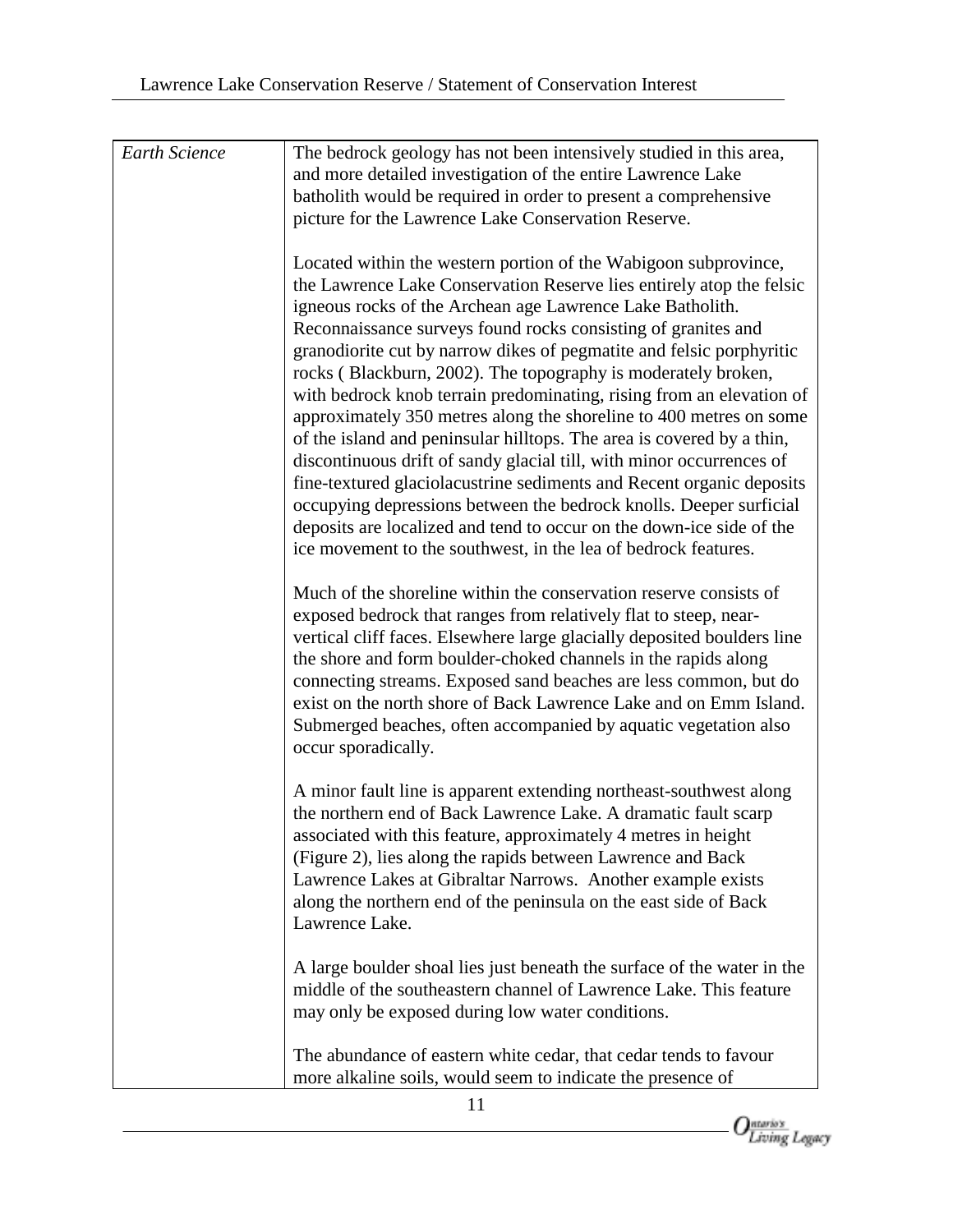|                         | carbonate material within the glacial tills despite the fact that the<br>area is underlain by granitoid rocks which are associated with acidic<br>soil conditions. The source of the carbonates may be the                                                                                                                                                                                                                                                                                 |
|-------------------------|--------------------------------------------------------------------------------------------------------------------------------------------------------------------------------------------------------------------------------------------------------------------------------------------------------------------------------------------------------------------------------------------------------------------------------------------------------------------------------------------|
|                         | metamorphic rocks of the greenstone belt that surrounds the<br>Lawrence Lake Batholith.                                                                                                                                                                                                                                                                                                                                                                                                    |
| Cultural                | The area contains no identified cultural heritage values.                                                                                                                                                                                                                                                                                                                                                                                                                                  |
| Aboriginal              | The area contains no identified aboriginal values.                                                                                                                                                                                                                                                                                                                                                                                                                                         |
| Tourism                 | Lawrence Lake Conservation Reserve is located in an area rated high<br>for remote, resource-based tourism values. Although forest access<br>roads surround the site, seasonal access controls are in place (Hector<br>Road) to preserve the remoteness of the area.                                                                                                                                                                                                                        |
|                         | Opportunities exist for hunting and fishing based on the fish and<br>wildlife resources of the area, which include lake trout, lake<br>whitefish, northern pike, walleye, black bear, moose, upland<br>gamebirds and waterfowl. The access limitations limit hunting and<br>fishing pressure on the resources that tends to preserve the local<br>populations compared to surrounding, more accessible areas.                                                                              |
|                         | Although not heavily used for this purpose presently, the area does<br>represent opportunities for non-consumptive tourism. Canoe routes,<br>both formal and informal connect the conservation reserve with the<br>Pipestone Conservation Reserve to the south, Eagle - Dogtooth<br>Provincial Waterway Park to the northwest, and Lake of the Woods<br>to the west. Associated activities such as wildlife viewing and<br>wilderness camping may also have commercial value.              |
|                         | One commercial tourist lodge is located on private land adjacent to<br>the conservation reserve on the north shore of Lawrence Lake, to the<br>west of Gibraltar Narrows. Commercial boat caches are located at<br>Gibraltar Narrows, at a narrows to the south between Lawrence and<br>Back Lawrence Lakes, along the portage from Back Lawrence Lake<br>into SE Lake and on the Penassi River where it empties into NE<br>Lake from Frypan Lake.                                         |
| Recreational<br>Fishing | The conservation reserve encompasses four lakes which support<br>gamefish populations: Lawrence, Back Lawrence, NE and SE Lakes.<br>Species present include lake trout, walleye, lake whitefish and<br>northern pike. The quality of the fishery is considered high,<br>maintained by the access limitations in place. For canoeists passing<br>through or those willing to make the effort required to gain access,<br>the rewards are potentially higher than would be expected for more |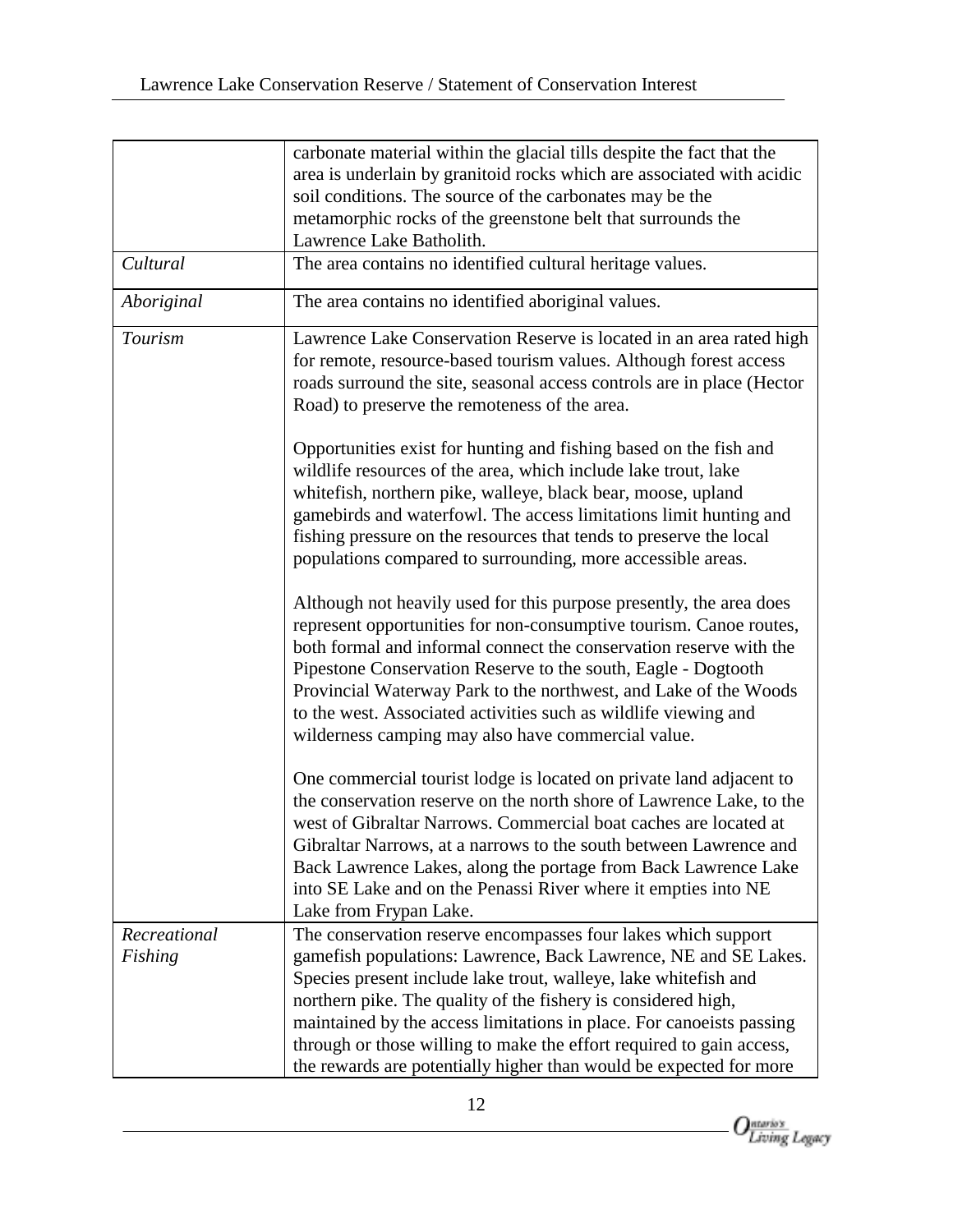|                                               | readily accessible waters.                                                                                                                                                                                                                                                                                                                                                                                                                                                                                                                                                                                                                                                                                                                                                                                                                             |
|-----------------------------------------------|--------------------------------------------------------------------------------------------------------------------------------------------------------------------------------------------------------------------------------------------------------------------------------------------------------------------------------------------------------------------------------------------------------------------------------------------------------------------------------------------------------------------------------------------------------------------------------------------------------------------------------------------------------------------------------------------------------------------------------------------------------------------------------------------------------------------------------------------------------|
| Recreational/<br>Commercial<br><b>Hunting</b> | Hunting potential, particularly for moose and bear is considered to<br>be high, although access is a limitation. Seasonal road use<br>restrictions on the Hector Road to the north are lifted after<br>September, as these restrictions are aimed primarily at preserving the<br>quality of the fisheries. However, the Hector Road is currently<br>unmaintained and a beaver dam on the road presently blocks access<br>by this route. Hunting for upland gamebirds and waterfowl also<br>present opportunities, although in the latter case the area is off major<br>flyways and may be limited primarily to early-season hunting of<br>locally nesting birds. The area contains portions of two Bear<br>Management Areas (BMA's), FF 08-55 and 09A-29. (Refer to Map<br>3)                                                                          |
| Mining                                        | The conservation reserve and surrounding area contain no active<br>mining claims, with exploration in the area tending to focus on the<br>area of the greenstone belt to the west, where active claims do exist.<br>The area is ranked as low (least) in terms of mineral potential<br>(Springer, 1978).                                                                                                                                                                                                                                                                                                                                                                                                                                                                                                                                               |
| Aggregate                                     | The area is generally low potential for aggregate extraction, with<br>deposits tending to be shallow tills over bedrock. (Roed, 1980) No<br>aggregate pits currently exist in proximity to the conservation<br>reserve.                                                                                                                                                                                                                                                                                                                                                                                                                                                                                                                                                                                                                                |
| <b>Forest Harvest</b>                         | Apart from some periodic logging of Crown lands surrounding the<br>conservation reserve, no forest harvesting has been documented in<br>this area                                                                                                                                                                                                                                                                                                                                                                                                                                                                                                                                                                                                                                                                                                      |
| <b>Trapping</b>                               | The conservation reserve contains a portion of trapline FF21. A<br>cabin associated with this trapline is located within the conservation<br>reserve at Gibraltar Narrows.                                                                                                                                                                                                                                                                                                                                                                                                                                                                                                                                                                                                                                                                             |
| <b>Wild Rice</b>                              | Commercial wild rice harvesting currently does not occur within this<br>conservation reserve, nor have stands been identified.                                                                                                                                                                                                                                                                                                                                                                                                                                                                                                                                                                                                                                                                                                                         |
| Wildlife                                      | Although a detailed life science survey would be required to<br>document and substantiate all of the flora and fauna occurring within<br>the conservation reserve, the variety of upland, wetland and aquatic<br>habitat would suggest that the area supports a wide variety of the<br>commonly-occurring local species, either as resident or nesting<br>populations, or occasional visitors. Wildlife species observed in the<br>area during reconnaissance surveys include moose, black bear,<br>beaver, river otter, red squirrel, least chipmunk, bald eagle, broad-<br>winged hawk, common loon, herring gull, turkey vulture, wood duck<br>and pileated woodpecker. One bald eagle nesting site has been<br>identified within the conservation reserve. A list of the commonly<br>occurring vertebrate species that may be found in the area is |

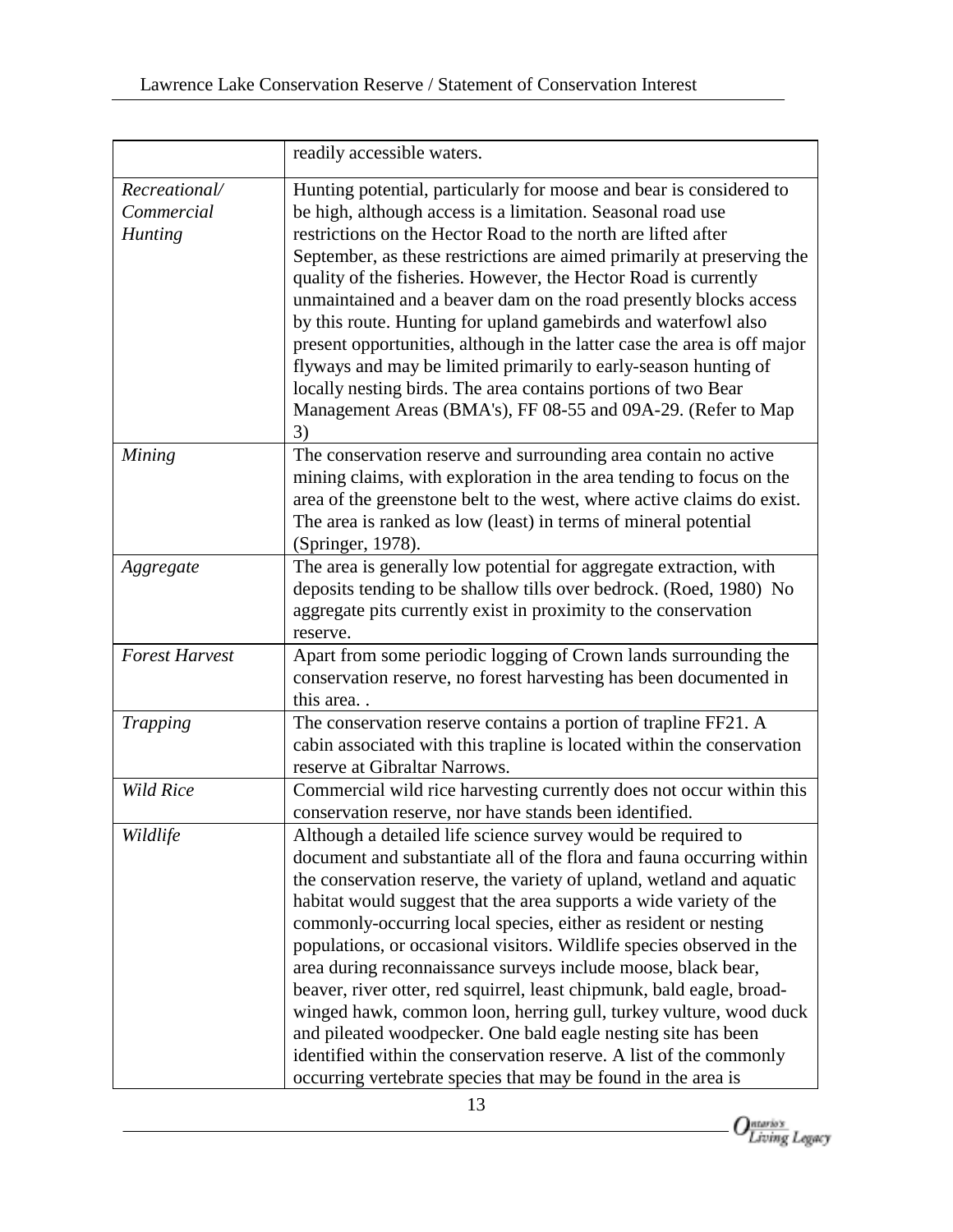|                 | contained in Appendix B.                                                                                                                                                                                                             |
|-----------------|--------------------------------------------------------------------------------------------------------------------------------------------------------------------------------------------------------------------------------------|
| Commercial Fish | No commercial fishing for human consumption exists within the<br>conservation reserve. Commercial baitfishing does occur, with the<br>area forming parts of baitfish blocks FF-132 and FF-137, and will be<br>permitted to continue. |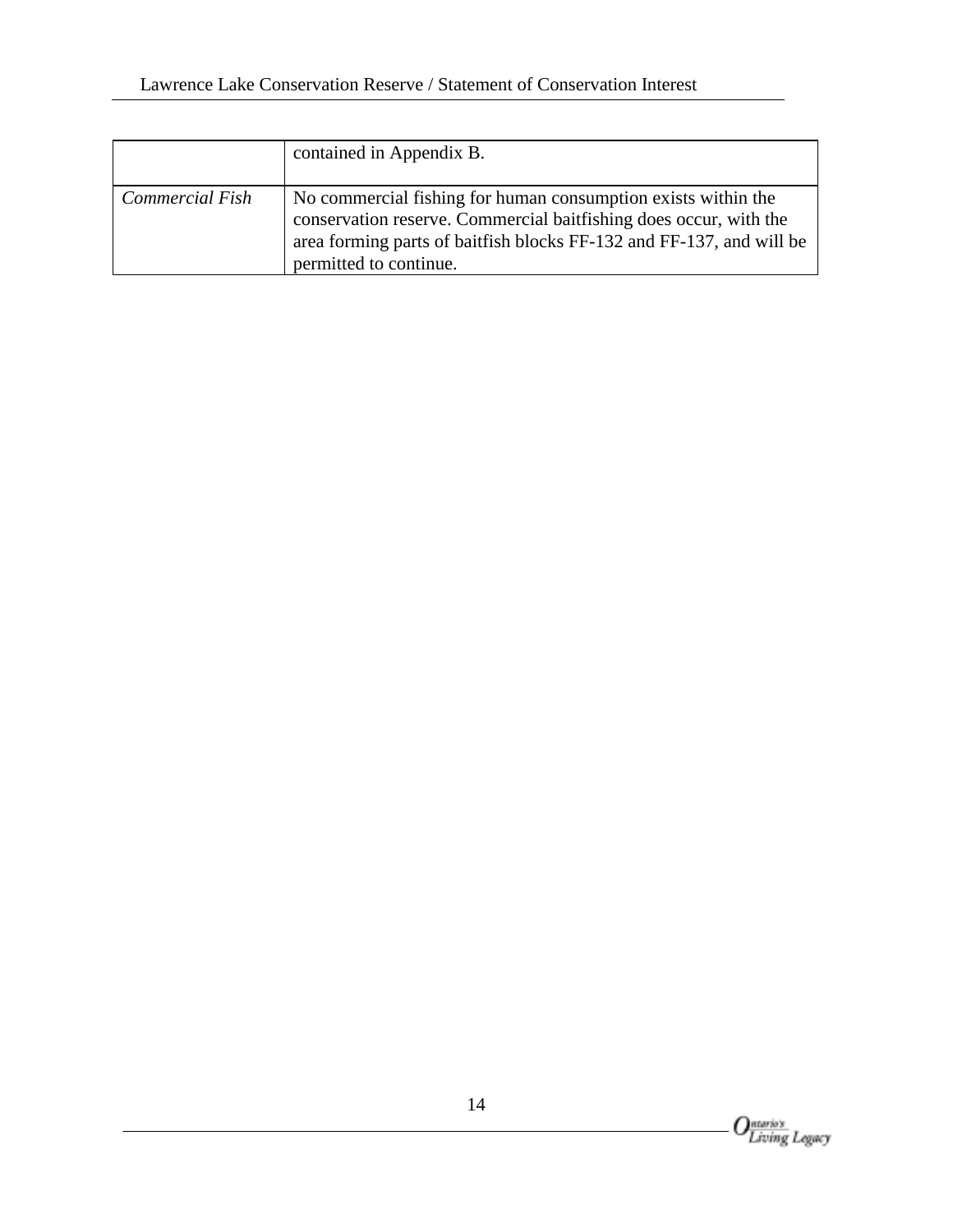#### **3.2 Values Protection**

The intent of this Statement of Conservation Interest is to protect the identified values by establishing management guidelines for existing and potential uses in this area, given the level of past disturbance and the nature of the existing features. Uses and activities which are permitted, not permitted or conditionally permitted are governed by the policies applying to conservation reserves as stated in the Land Use Strategy and existing conservation reserve policy. Any new uses, and commercial activities associated with them, will be considered on a case by case basis, and must pass a test of compatibility to be acceptable. Compatibility is normally determined through a planning process. The policies outlined in this Statement of Conservation Interest do not supersede any Aboriginal or treaty rights that may exist, or other legal obligations.

#### *Forest Values*

The upland forest types and ecosites identified will continue undergoing natural successional changes already initiated, towards a spruce-fir forest without the advent of a major disturbance such as. fire. The eastern white cedar forest ecosites are not expected to change, given the autecology of the primary species. The treed and untreed peatland features are also likely to remain unchanged in the absence of natural disturbances such as fire. Human activities that represent the greatest potential impacts on forest structure, such as logging, mining and hydroelectric development, will not be permitted. However, sustaining these values in the longterm may require development of a vegetation management plan and natural disturbance strategy.

Activities occurring on adjacent lands surrounding the conservation reserve are not expected to have a significant impact on the ecology of the site, with the actual interface between the forested portions of the site and adjacent lands being relatively limited, confined six relatively small areas (Refer to Map 1). Where the waters within the conservation reserve abut unregulated Crown lands, normal no-cut reserves buffer surrounding forest harvesting activities.

#### *Recreational and Commercial Values*

The Lawrence Lake Conservation Reserve contains features that may hold interest for amateur and professional naturalists. There is the potential for a number of low impact, non-consumptive recreational activities such as canoeing, camping, wildlife viewing and photography, although access difficulties are expected to continue to limit use.

The existing traplines, baitfish harvest areas and bear management areas within the conservation reserve will remain and existing uses associated with them allowed to continue. New operations may be considered, subject to the "test of compatibility". Normal application of controls such as quotas and seasons are designed to ensure that affected wildlife populations remain sustainable. Use of existing trails will be allowed to continue. Proposals for the development of new trails to permit access for these activities will be considered carefully to ensure that the values of the conservation reserve are protected. Recreational hunting and fishing will be permitted, although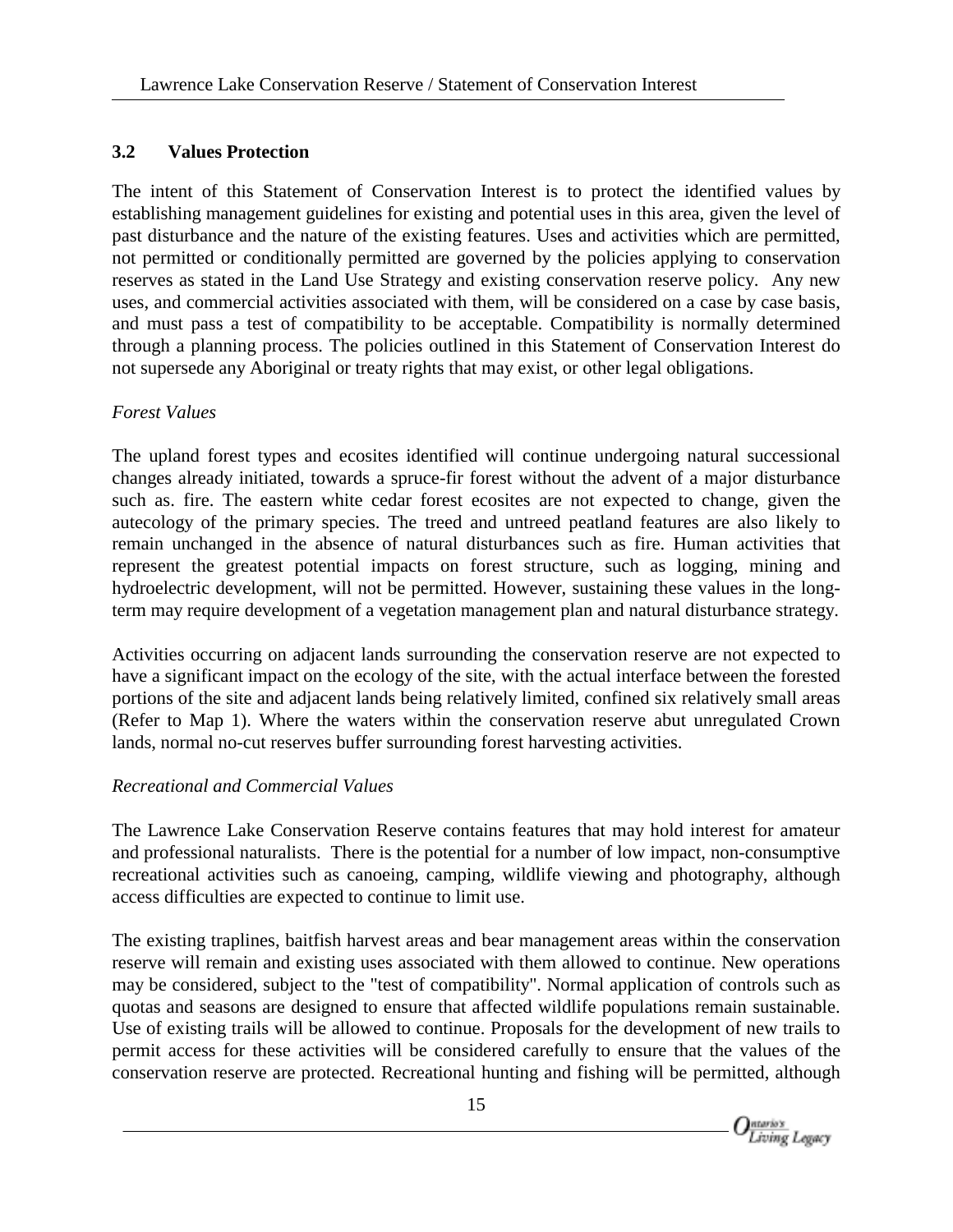it is expected that access limitations will limit these activities and the level of use may remain relatively low.

Traditional recreational hunting and fishing will continue to be a significant activity, although access limitations and difficulties will continue to limit numbers of users, which in turn will help to maintain the quality of the resources.

### *Tourism Values*

Access to this area is limited by a lack of all-weather access roads to or within the site, and the application of seasonal use controls on those roads that approach the area, such as the Hector Road. A tourist lodge currently exists on Lawrence Lake west of Gibraltar Narrows, with boat commercial caches located at strategic portages throughout the conservation reserve. Portages within the Reserve tend to be maintained by the tourist operator for the use of their guests and local cottagers for personal use. Portages leading to and from the Reserve tend to be either unmaintained or non-existent, contributing to the remoteness of the area. The quality hunting and fishing represent the traditional tourism values for the area, but other non-consumptive activities associated with the earth and life science features are possible. The sinuous nature of the waterbodies, most connected by existing portages, represent undeveloped possibilities for a variety of wildlife viewing and nature appreciation activities associated with a reasonable day trip or short overnight canoe trip for novice canoeists, all within a remote wilderness setting.

# **4.0 Management Guidelines**

# **4.1 Land Tenure**

The Lawrence Lake Conservation Reserve consists entirely of Crown land and no disposition of Crown land by sale is permitted within the conservation reserve. The surrounding and adjacent lands consist largely of Crown lands, although four small private holdings occur adjacent to the conservation reserve, all on Lawrence Lake. No expropriation or purchasing of private land for inclusion in the conservation reserve is planned. New leases or land use permits may be considered for approved activities, subject to the "test of compatibility", but will generally be discouraged within the conservation reserve.

#### **4.2 Existing and Proposed Development**

No mining development or mineral exploration activities will be permitted within the conservation reserve.

No roads currently exist within the area and no new roads will be permitted.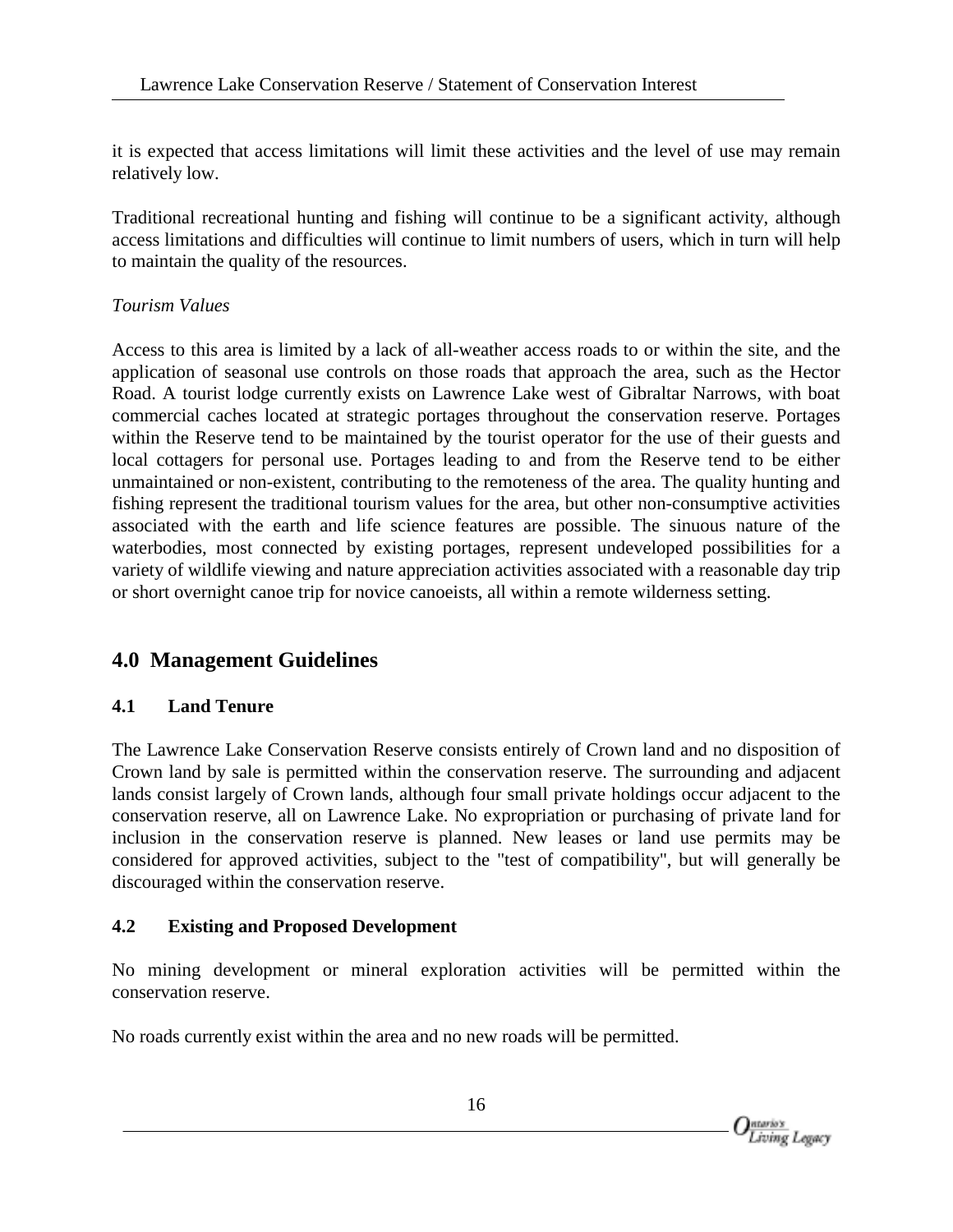No commercial aggregate permits exist for the area of the conservation reserve and no new permits will be issued. Aggregate extraction will not be permitted.

No logging operations or facilities, nor hydro- electric facilities or structures exist within the area and no new development will be permitted.

No cabins or other facilities associated with commercial bear management or baitfish harvesting on the site exist, and no new facilities will be permitted. One trapper's cabin currently exists within the Reserve and may remain in accordance with existing policy, but no new cabins associated with this activity will be permitted. Existing trails used in conjunction with these activities may continue to be used, but new trails will only be considered subject to the "test of compatibility". New fur harvesting or commercial baitfishing operations can also be considered, subject to the "test of compatibility".

No trails suitable for recreational purposes, such as hiking, skiing, snowmobiling or horseback riding, exist within the conservation reserve. The development of new trails will be subject to further planning if considered desirable. Under such circumstances planning will favour the upland portions of the site, and avoid the wetland features and other sensitive areas in locating trails.

No private recreational camps currently exist within the conservation reserve and no new camps will be permitted. (Note: three private recreation camps exist on private lands not included within the conservation reserve, on Emm Island and west of Gibraltar Narrows,)

Portages exist between Lawrence and Back Lawrence Lakes at Gibraltar Narrows and a small narrows to the south. Local users have constructed a rudimentary log structure for portaging laden boats across the Gibraltar portage. Additional short portages exist on the Penassi River between Back Lawrence and NE Lake, and between Back Lawrence and SE Lake. Any proposals to improve existing portages or create new ones will be subject to the "test of compatibility".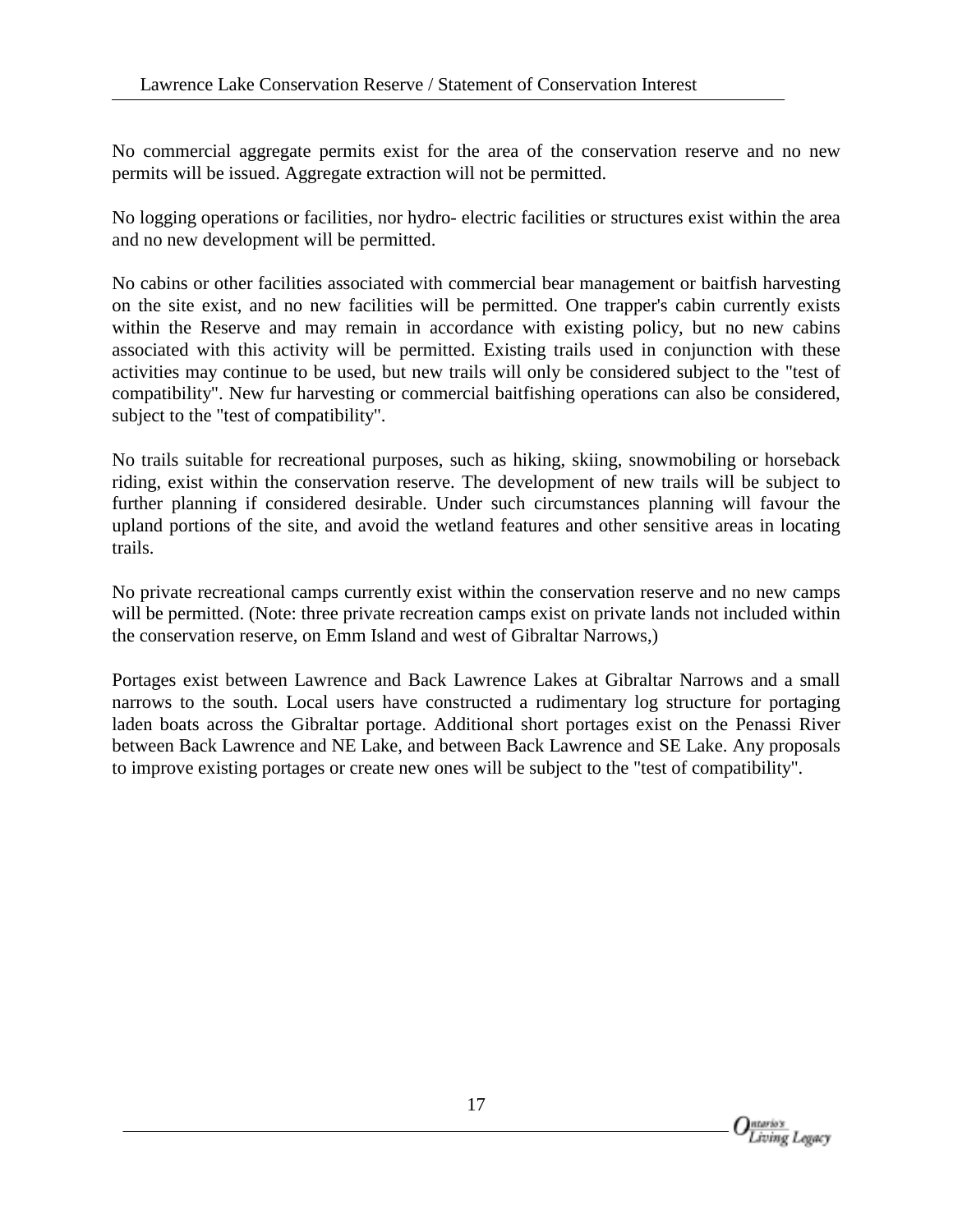

**Figure 4: Log portage structure on portage at Gibraltar Narrows.**

#### **4.3 Recreational Activities**

Recreational hunting will be allowed to continue within the conservation reserve, subject to applicable regulations. The use of motorized and non-motorized means of transport will be permitted, but ATV's will be limited to existing trails. New trails may be permitted, subject to the "test of compatibility", and will be discouraged within the wetland features and other sensitive areas of the site. Other recreational low impact activities and non-motorized recreational travel such as skiing, canoeing and hiking are permitted.

The use of mechanized means of transport such as snowmachines and all-terrain vehicles off of existing trails will not be permitted, except for direct retrieval of game in accordance with existing conservation reserve policy. Evidence of existing snowmachine use is limited to the waters of Lawrence Lake (Refer to Map 2).

Existing Ministry policies and regulations relating to Crown land camping will apply. Existing policies relative to boat and equipment caches will also apply.

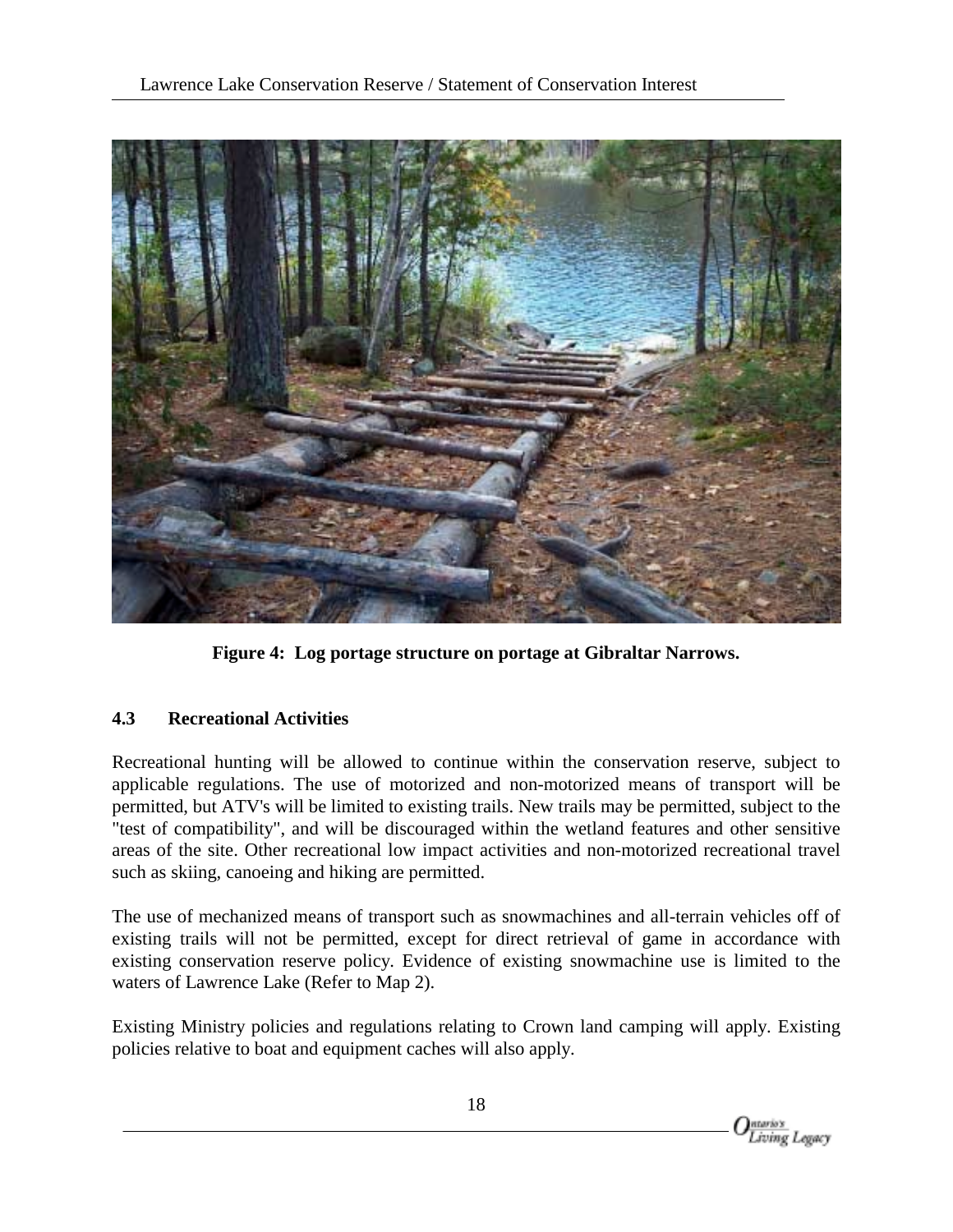Sport fishing is a permitted use within the conservation reserve, subject to applicable regulations.

Low-impact recreational activities such as nature appreciation, photography and wildlife viewing are permitted and will be encouraged.

#### **4.4 Commercial Activities**

Activities associated with current traplines and baitfish harvesting areas in the conservation reserve will be permitted to continue in accordance with existing policies and regulations. New operations may be considered, subject to a test of compatibility.

Existing bear management areas will be permitted to continue in accordance with existing policies and regulations. No new operations are permitted.

No commercial tourism facilities, such as outpost cabins, resorts or lodges, exist within the conservation reserve, although one tourist lodge, located on private land outside the boundaries of the reserve, does exist on Lawrence Lake west of Gibraltar Narrows. New commercial tourism facilities within the Lawrence Lake Conservation Reserve may be considered, unless there are significant demonstrated conflicts, subject to review through the planning process as set out in the Draft Class Environmental Assessment for Ontario's Provincial Parks and Conservation Reserves. Existing Ministry policies and regulations relating to Crown land camping will apply. Four commercial boat caches associated with commercial tourism operations exist within or adjacent to the conservation reserve. Existing policies relative to boat and equipment caches will apply.

No commercial food fisheries operations exist within the conservation reserve. New operations may be considered subject to the "test of compatibility".

Commercial wild rice harvesting does not occur within the conservation reserve, nor have any significant occurrences of wild rice been identified. No other commercial food harvesting (i.e, blueberries) activities have been identified. Any new activities will require the written authorization of the District Manager, be subject to a test of compatibility and alternative locations will be preferred.

#### **4.5 Aboriginal Interests**

The creation of this conservation reserve will not affect any Aboriginal or treaty rights. Consultation with interested First Nations towards identifying cultural and spiritual values within the area will continue.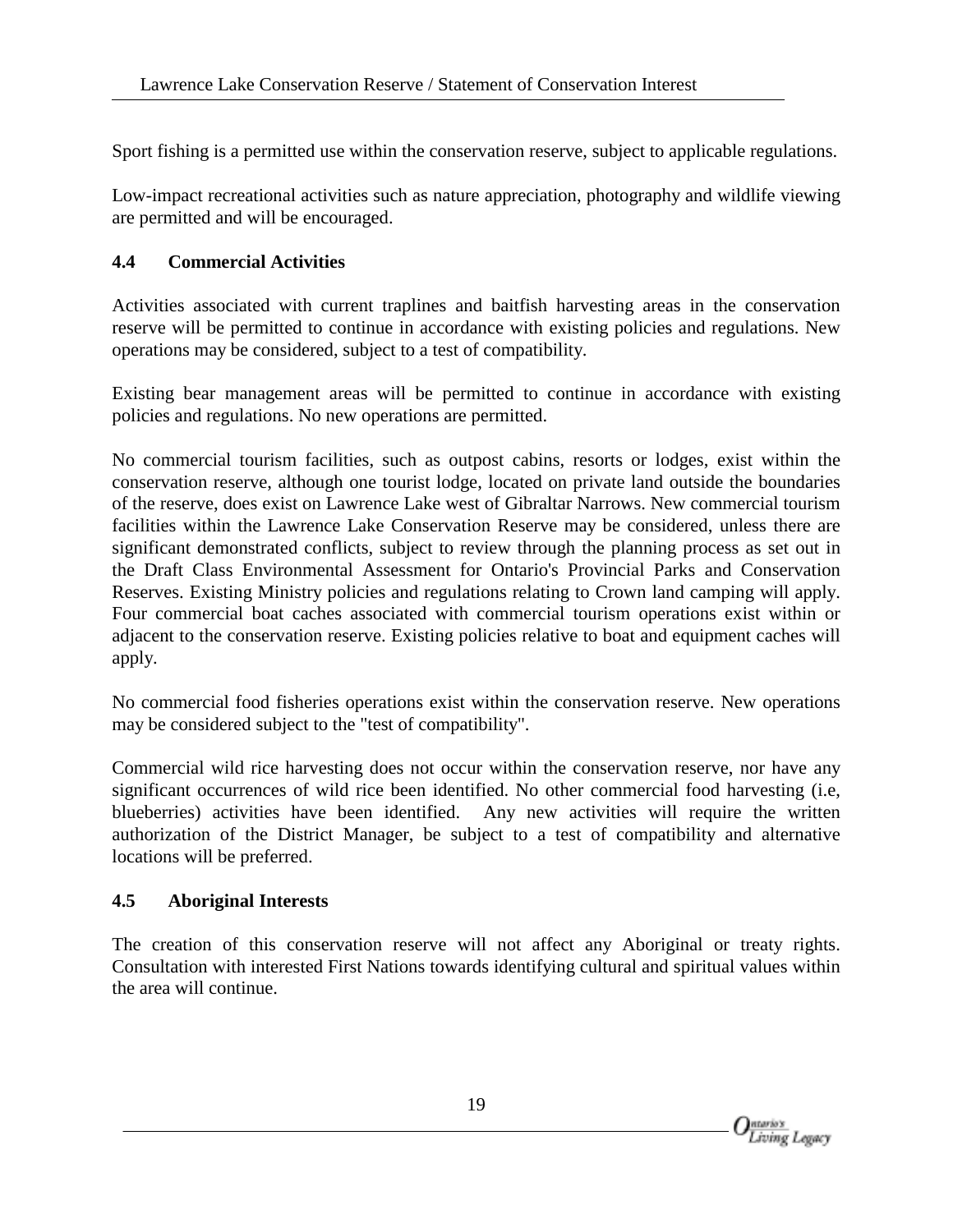# **4.6 Natural Resources Stewardship**

#### 4.6.1 Vegetation Management

The Lawrence Lake Conservation Reserve will be managed to allow natural processes to continue. Suppression of fire will occur in accordance with existing MNR fire suppression strategies. Prescribed burning may be carried out to simulate natural fire, subject to a planning process. The development of a vegetation management plan for the area in the context of regional fire strategies is recommended over time.

Control of insects and diseases within the conservation reserve will be carried out, if required, in accordance with existing Provincial programs and policies. All such proposed activities will be reviewed carefully to ensure that the values of the conservation reserve are protected. Control of non-native species will be considered a priority.

The use of pesticides and other control agents within the conservation reserve, should such measures be considered desirable, will favour biological controls.

#### 4.6.2 Fish and Wildlife Management

Current Acts, Regulations and Policies will apply. The lands and waters of the conservation reserve will be included in scheduled fish and wildlife management programs and activities. The terrestrial and wetland ecosites of the conservation reserve will be considered in other resource management planning as a component of the wildlife habitat in the broader landscape. The introduction of non-native species will not be permitted.

#### 4.6.3 Landforms

Activities that tend to impact landforms, such as aggregate extraction and road construction, will not be permitted.

#### **4.7 Non-Commercial Consumptive Uses**

The consumptive uses of fish and wildlife resources within the conservation reserve are discussed under Section 4.3, and commercial consumptive uses under Section 4.4.

Non-commercial food gathering activities such as berry picking for personal use will be permitted to continue. Plant collection except for approved research or inventory purposes will not be permitted.

Non-commercial harvesting of traditional forest products such as fuelwood for personal use will may be permitted within the conservation reserve, subject to existing Provincial legislation and policy, only if other viable alternatives do not exist outside the Reserve boundaries. The location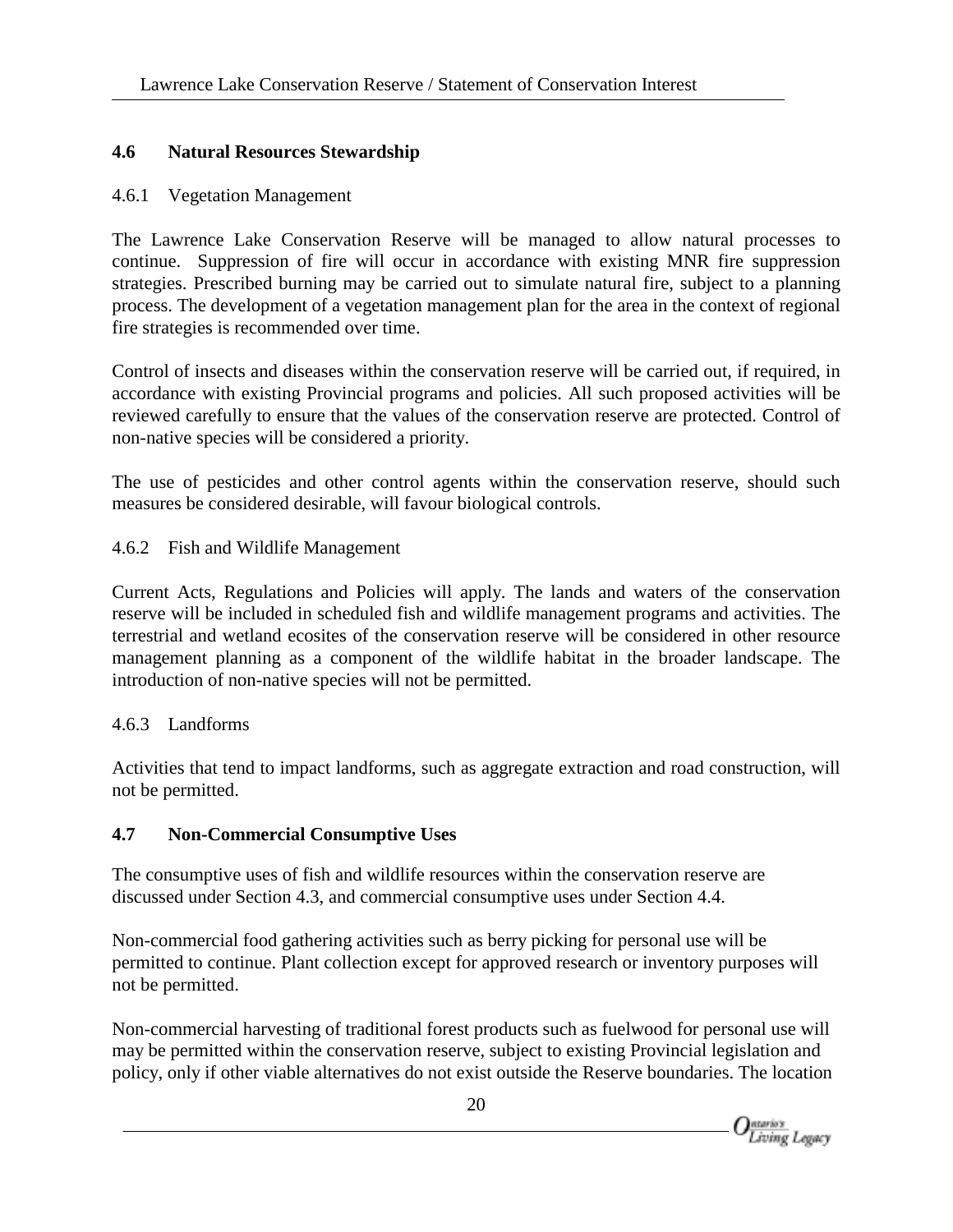of any areas where such activities may be permitted will be determined subject to the test of compatibility.

#### **4.8 Cultural Resources Stewardship**

The location and specific details regarding cultural heritage resources may be kept confidential in order to ensure protection of such values and sites. No cultural heritage values have been identified within the site to date.

### **4.9 Client Services**

No on-site facilities or services exist within the conservation reserve, nor are any proposed at this time.

The permitted uses and recognized values of this conservation area will be made known to the public through public consultation associated with the Land Use Strategy, the site regulation process, and materials, including this Statement of Conservation Interest, available through Government Information Centres. No significant advertising campaigns for the Lawrence Lake Conservation Reserve are planned at this time.

Future planning for the conservation reserve will be in accordance with the Class Environmental Assessment for Provincial Parks and Conservation Reserves, which may involve formal public consultation.

#### **4.10 Research**

Research activities which do not detrimentally affect the values which the conservation reserve is designed to protect will be encouraged, but will require the written authority of the District Manager.

# **4.11 Marketing**

No marketing associated specifically with this conservation reserve for tourism and recreational purposes is planned at this time.

# **5.0 Implementation**

The Lawrence Lake site will be regulated as a conservation reserve under the Public Lands Act, in 2002, following the process set out in the Ontario's Living Legacy Protected Areas Regulation Implementation Manual *(MNR, 2000).*

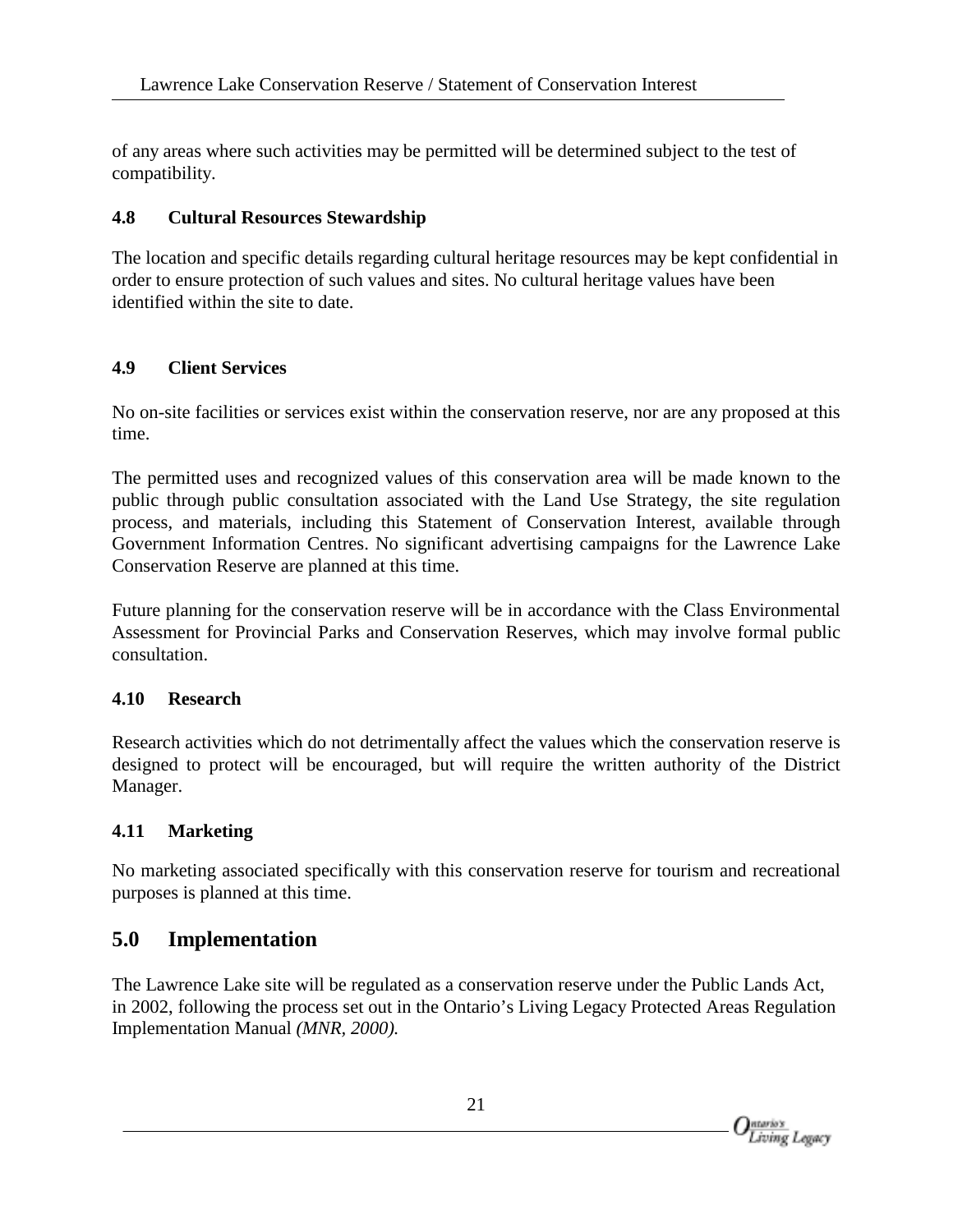The Fort Frances District, Rainy River/Manitou Area of the Ministry of Natural Resources will be responsible for implementing the management policies and guidelines for the area. All MNR Resource Management Plans or Land Use Plans have been revised as necessary to exclude timber harvesting and other non-permitted activities from this area. All stakeholders and clients will be informed through mail and other consultation of the changes that will take affect. The Rainy River/Manitou Area will have primary responsibility in administering the policies and guidelines. The primary role is providing public information and monitoring of compliance to the policies and guidelines.

# **6.0 Review and Revisions**

# **6.1 Review and Revision Process**

The Lawrence Lake Conservation Reserve Statement of Conservation Interest will be reviewed on an ongoing basis and revised as needed.

Revisions to the Lawrence Lake Statement of Conservation Interest will be subject to the requirements as specified in the Draft Class Environmental Assessment for Provincial Parks and Conservation Reserves. Significant changes as defined under the Class EA will involve a public consultation process and approval from the District Manager and Regional Director of the Ministry of Natural Resources.

# **6.2 Public Consultation**

#### 6.2.1 Past Consultation

The Lawrence Lake site was part of the consultation process in the land use planning exercise. Consultation associated with the land use planning initiative occurred at a number of stages in the process:

- Lands For Life round table consultation June 1997- July 1998
- Ontario Forest Accord 1999
- Ontario's Living Legacy round table discussions 1999
- Ontario's Living Legacy Land Use Strategy 1999
- OLL Site Regulation Public Consultation Process 2001.

# 6.2.2 Present and Future Consultation

# Summary of the 2001 Site Regulation Process:

• Mailouts were sent to adjacent property owners and other affected and interested parties and agencies by the District Manager, and newspaper adds placed in local and regional media, informing of the regulation process and inviting comments on the proposed boundaries.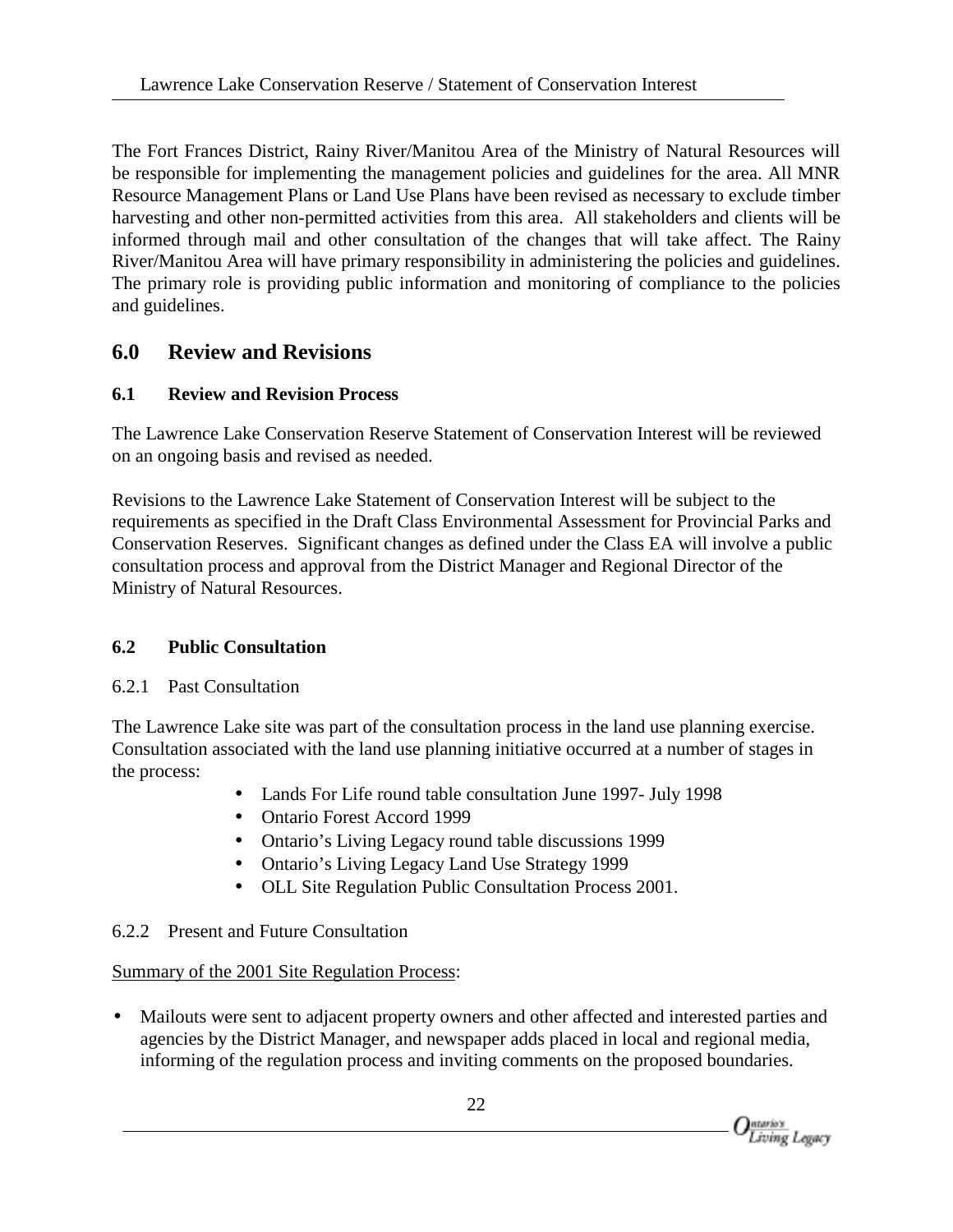- A concern was raised by a local property owner who indicated that his lot on Emm Island was shown in the wrong location and provided a corrected map. Secondly, he proposed an expansion of the protected area to include a sizeable area on the south of Lawrence Lake between that lake and Upper Lawrence Lake, citing concerns over water crossings, an Eagle nest and mature timber in the location as rationalization.
- Recommendations: Based on the input received, revisions to the boundaries of the site in the location of the private lot on Emm Island were deemed necessary. No expansion of the protected area based upon the values represented was recommended.

 (More detailed Consultation Documentation is available on file at the Fort Frances District offices of the Ministry of Natural Resources)

The policies that form the basis of this Statement of Conservation Interest are specified in the approved *Ontario's Living Legacy Land Use Strategy.* A policy statement defining the land use intent and specific policies applicable to this conservation reserve may also be found posted on the internet as part of the Land Use Atlas (under preparation, expected completion 2002). Should revisions to the policies applying to this conservation reserve be required over time, such revisions will be subject to the provisions of the *Land Use Strategy* regarding amendments.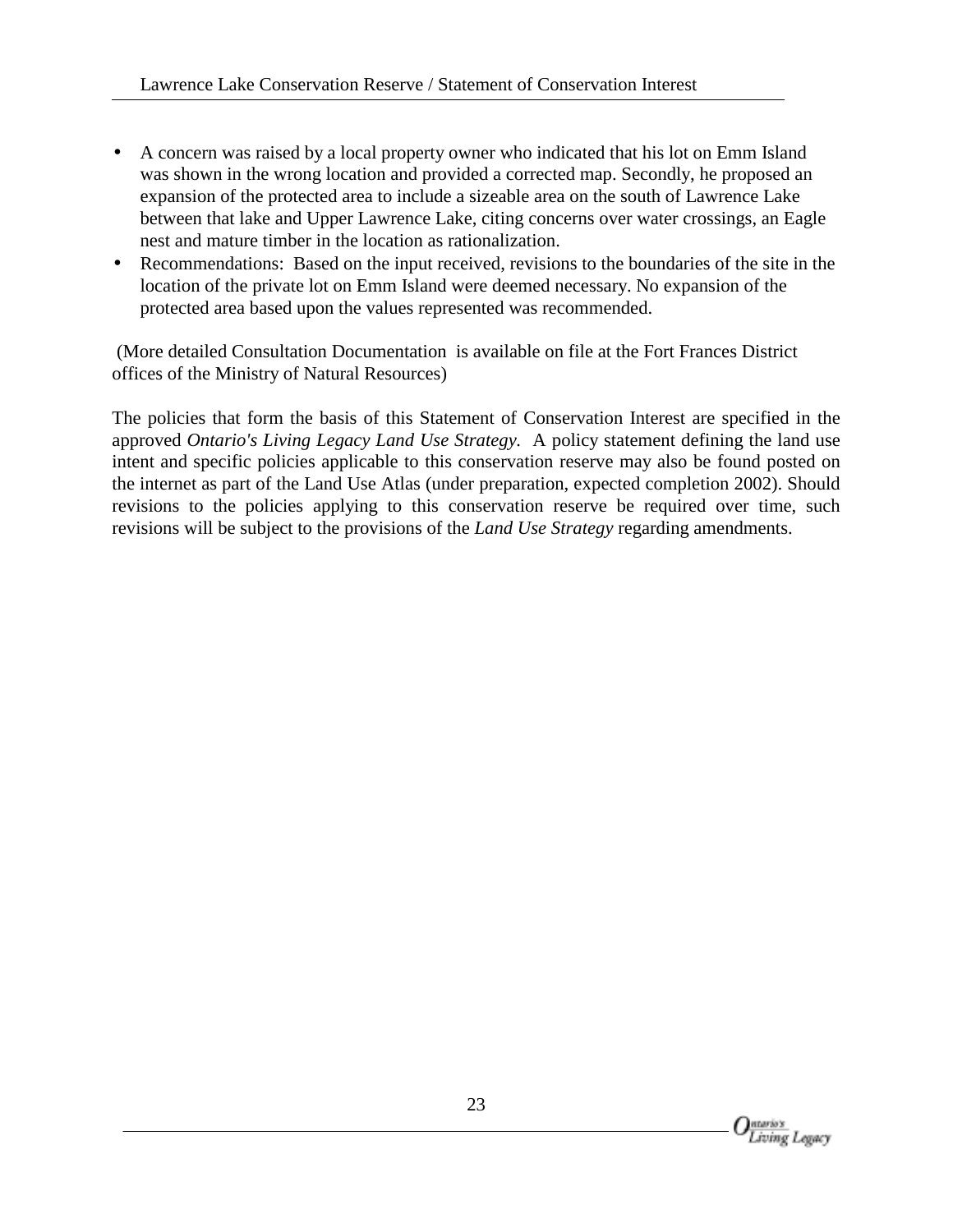# **7.0 References**

Barnett, P.J., Henry, A.P. and Babuin, D. (1991): Quaternary geology of Ontario, west central sheet. Ontario Geological Survey.Map 2554. scale 1:1,000,000.

Blackburn, C. 2002. Earth Science Reconnaissance: C2409 Lawrence Lake C.R.. OMNR unpublished report. 16 p.

Blackburn, C. E. 1981. Kenora-Fort Frances sheet. Ontario Geological Survey. Geological compilation series. Map 2443. scale 1:253,440.

Foster, R. and Harris, A. 2002. Life Science Reconnaissance: C2409 Lawrence Lake C.R. Northern Bioscience. OMNR unpublished report. 16 p.

Hills, G.A. 1961. The Ecological Basis for Land-Use Planning. Ont. Dept. Lands and Forests. Toronto, Ont. Res. Rep. No. 42. 63 pp.

Ministry of Natural Resources (MNR). 1997. Conservation Reserves Policy and Procedure. PL 3.03.05.

Ministry of Natural Resources (MNR). 2000. Protected Areas Regulation Implementation Manual; Internal Document.

Munroe, J. 2002. Recreation Inventory Report – Lawrence Lake Conservation Reserve Ministry of Natural Resources, Fort Frances District.

NHIC 2001. Natural Heritage Information Centre Database. Ontario Ministry of Natural Resources. Page.<http://mnrweb.mnr.gov.on.ca/nhic/nhic.cfm>. Accessed 2001, Aug. 23.

Ontario Ministry of Natural Resources (OMNR) 1996. Forest Resources Inventory - Highrock Forest. Ontario Ministry of Natural Resources Digital G.I.S. database, updated to year 2000.

Ontario Ministry of Natural Resources (OMNR) 1999. Ontario's Living Legacy - Land Use Strategy. Ontario Ministry of Natural Resources Toronto, Ont. 136 pp.

Ontario Ministry of Natural Resources (OMNR). 2002. Natural Resources Values Information System (NRVIS). Fort Frances District.

Racey, G.D., Harris, A.G., Jeglum, J.K., Foster, R.F. and Wickware, G.M. 1996. Terrestrial and Wetland Ecosites of Northwestern Ontario. Ont. Min. Natur. Resour., Northwest Sci. & Technol. Field Guide FG-02. 94 pp. + Append.

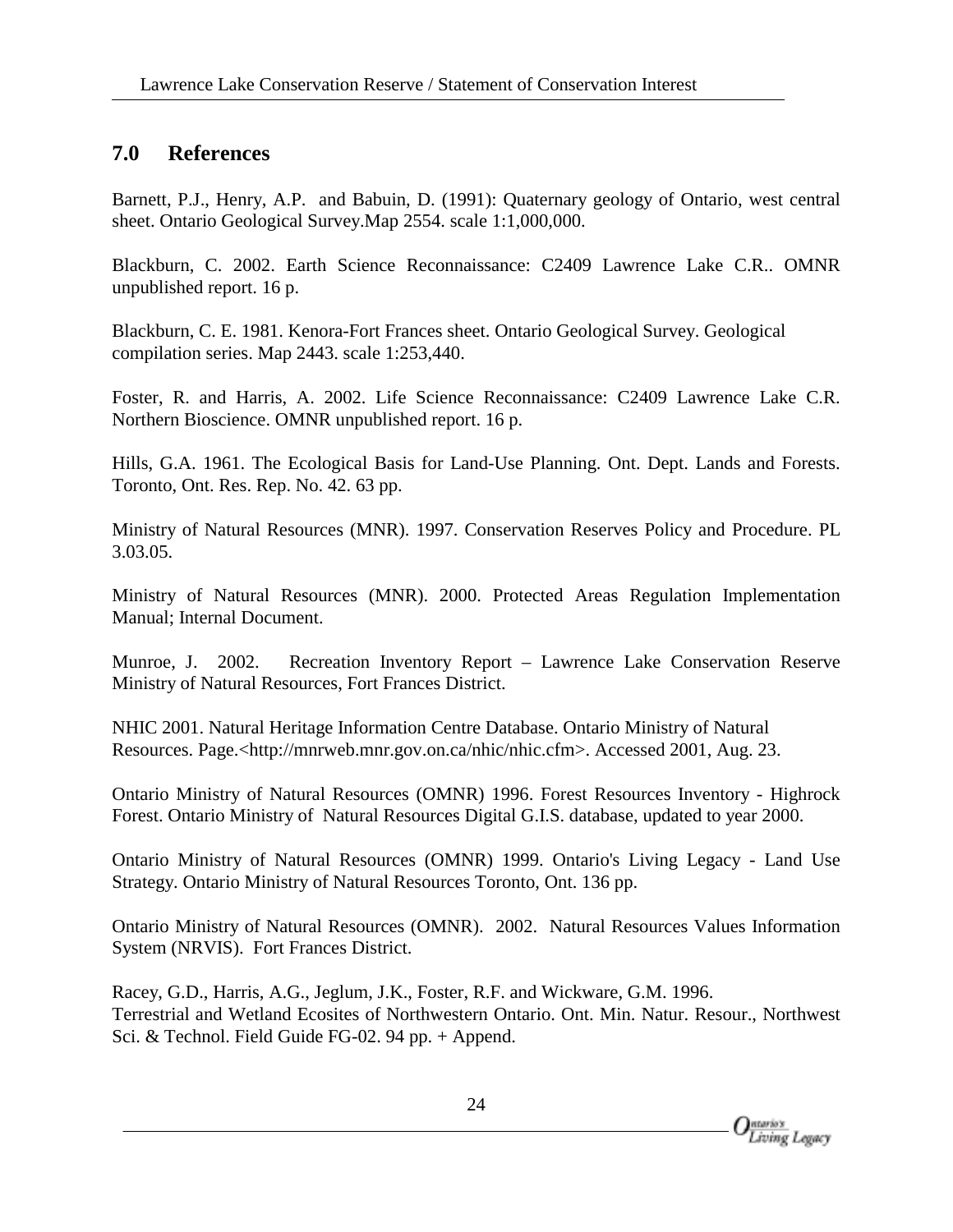Roed, M.A. 1980. Rowan Lake Area (NTS 52F/SW). Districts of Kenora and Rainy River, Ontario. Geological Survey, Northern Ontario Engineering Geology Terrain Study 37. 13 p. Accompanied by Map 5060, scale 1:100,000.

Rowe, J.S. 1972. Forest Regions of Canada. Dept. Environ., Can. For. Serv. Ottawa, Ont. Publ. No. 1300 172 pp.

Springer, J. 1978. Ontario Mineral Potential, Dryden Sheet, Districts of Kenora and Rainy River. Ontario Geological Survey Prelim. Map P.1530, Mineral Deposits Ser., Scale 1:250,000